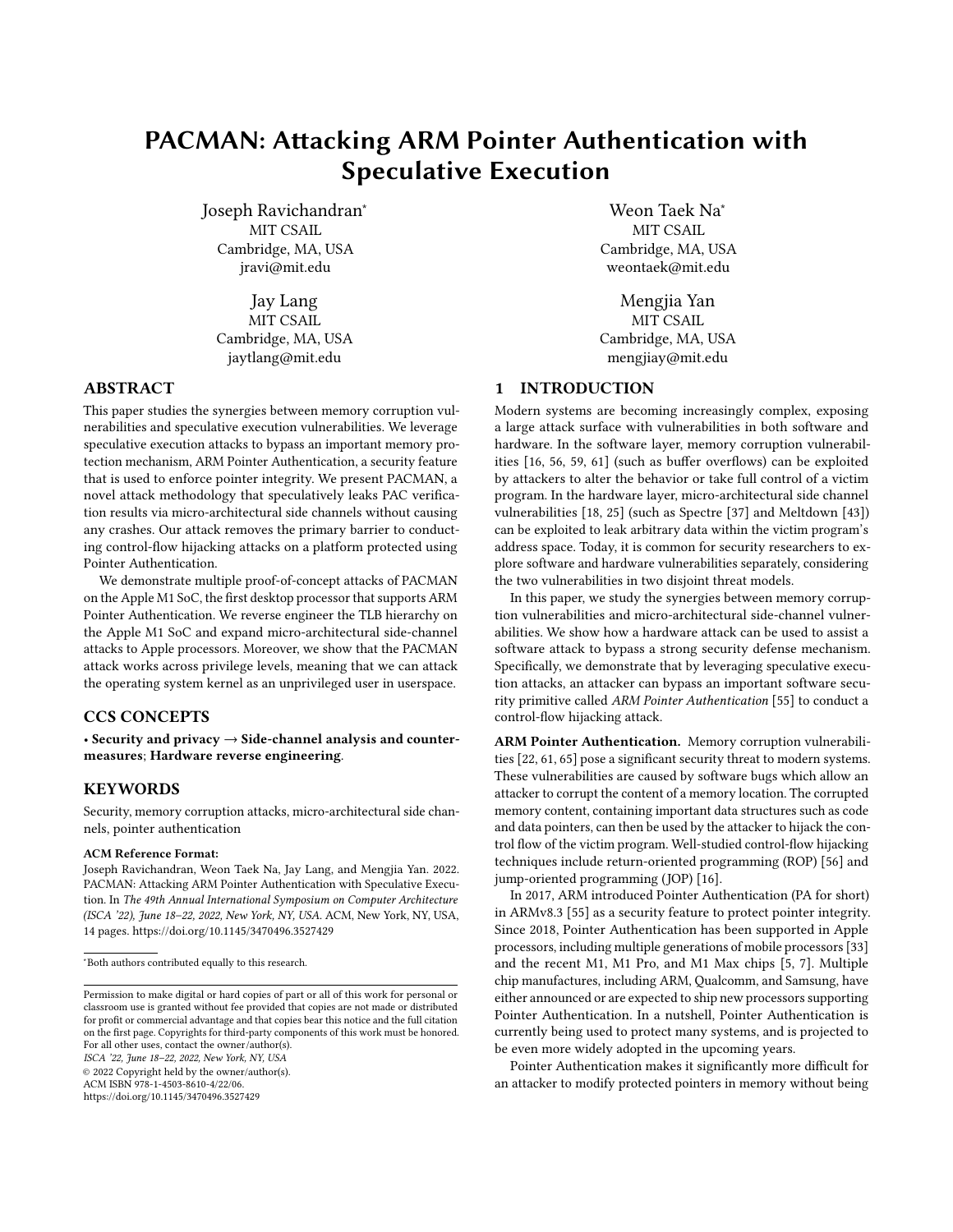detected. Pointer Authentication protects a pointer with a cryptographic hash. This hash verifies that the pointer has not been modified, and is called a Pointer Authentication Code, or PAC for short. Considering that the actual address space in a 64-bit architecture is usually less than 64 bits, e.g., 48 bits on macOS 12.2.1 on M1, PA stores the PAC together with the pointer in these unused bits. Whenever a protected pointer is used, the integrity of the pointer is verified by validating the PAC using the pointer value (more details are in Section [2.2\)](#page-2-0). Use of a pointer with an incorrect PAC will cause the program to crash. With Pointer Authentication in place, an attacker who wants to modify a pointer must correctly guess or infer the matching PAC of the pointer after modification.

Depending on the system configuration, the size of the PAC, which ranges from 11 to 31 bits [\[55\]](#page-13-6), may be small enough to be bruteforced. However, simple bruteforcing approaches cannot break PA. The reason is that every time an incorrect PAC is used, the event results in a victim program crash. Restarting a program after a crash results in changed PACs, as the PACs are computed from renewed secret keys. Moreover, frequent crashes can be easily captured by anomaly detection tools [\[26\]](#page-12-7).

The PACMAN Attack. In this paper, we propose the PACMAN attack, which extends speculative execution attacks to bypass Pointer Authentication by constructing a PAC oracle. Given a pointer in a victim execution context, a PAC oracle can be used to precisely distinguish between a correct PAC and an incorrect one without causing any crashes. We further show that with such a PAC oracle, the attacker can brute-force the correct PAC value while suppressing crashes and construct a control-flow hijacking attack on a PA-enabled victim program or operating system.

The key insight of our PACMAN attack is to use speculative execution to stealthily leak PAC verification results via microarchitectural side channels. Our attack works relying on PACMAN gadgets. A PACMAN gadget consists of two operations: 1) a pointer verification operation that speculatively verifies the correctness of a guessed PAC, and 2) a transmission operation that speculatively transmits the verification result via a micro-architectural side channel. The pointer verification operation is performed by an authentication instruction (new instructions in ARMv8.3), which outputs a valid pointer if the verification succeeds and an invalid pointer otherwise. The transmission operation can be performed by a memory load/store instruction or a branch instruction taking the output pointer as an address. If a correct PAC is guessed, the transmission operation will speculatively access a valid pointer, resulting in observable micro-architectural side effects. Otherwise, the transmission step will cause a speculative exception due to accessing an invalid pointer. Note that we execute both operations on a mis-speculated path. Thus, the two operations will not trigger architecture-visible events, avoiding the issue where invalid guesses result in crashes.

We provide multiple proof-of-concept demonstrations of the PACMAN attack on the Apple M1 SoC, the first desktop processor that supports Pointer Authentication. We identified multiple key challenges involved in researching Apple platforms. To begin with, Apple platforms, including both the hardware and the operating system, are scarcely documented. To the best of our knowledge, there

was no public documentation with enough micro-architectural details about Apple M1 processors for us to start a side-channel attack during the timeframe of this project. Additionally, we found the M1 SoC, by default, to not expose a high-resolution timer to userspace, which is generally essential for micro-architecture reverse engineering.

In this paper, in addition to proposing the novel PACMAN attack, we make significant contributions in expanding micro-architectural side-channel attacks to Apple processors. We highlight two important outcomes. First, we reverse engineer the TLB organizations and perform the first TLB-based side-channel attack with speculative execution on Apple M1 processors. Second, we show that the PAC-MAN attack works across privilege levels, implying the feasibility of attacking a PA-enabled operating system kernel.

Impact. Our attacks have significant security impact both in practice and academically. From a practical perspective, our attack is general enough to be applicable to future ARM processors. Pointer Authentication is becoming increasingly popular, and many chip manufactures are planning to ship processors supporting it in the near future [\[12\]](#page-12-8). If not mitigated, our attack will affect the majority of mobile devices, and likely even desktop devices in the coming years.

From an academic perspective, on one hand, we have seen an extensive list of work that extends PA [\[23,](#page-12-9) [36,](#page-12-10) [40,](#page-13-8) [41,](#page-13-9) [49\]](#page-13-10), whose security properties have been examined solely under the memory safety threat model. Since our attack breaks Pointer Authentication, our work calls for re-evaluating the security properties of those extended designs under a broader threat model involving speculative execution attacks. On the other hand, fundamentally, our attack highlights that security mechanisms that employ a securityby-crash design principle and rely on low collision probability are potentially vulnerable to speculative execution attacks, since speculation can serve as a primitive to suppress crashes. We envision that our work can inspire future explorations of both attacks and defenses to address the synergies between memory corruption vulnerabilities and speculative execution vulnerabilities.

Contributions. The main contributions of this paper can be summarized as follows:

- We identify fundamental security limitations of ARM Pointer Authentication and propose the PACMAN attack to bypass PA without causing crashes (Section [4\)](#page-3-0).
- We develop micro-architectural timing side-channel attack primitives and a reverse engineering tool for Apple M1 processors (Section [6\)](#page-6-0).
- We reverse engineer the memory hierarchy of Apple M1 processors, for the first time revealing micro-architectural details of the TLBs on the Apple M1 SoC (Section [7\)](#page-7-0).
- We demonstrate several proof-of-concept of PACMAN attacks, including constructing PAC oracles, brute-forcing PACs, and a control-flow hijacking attack targeting a PAenabled kernel module (Section [8\)](#page-9-0).

Open-source Release. We have open-sourced our tools and proofof-concept attacks here:<https://pacmanattack.com/>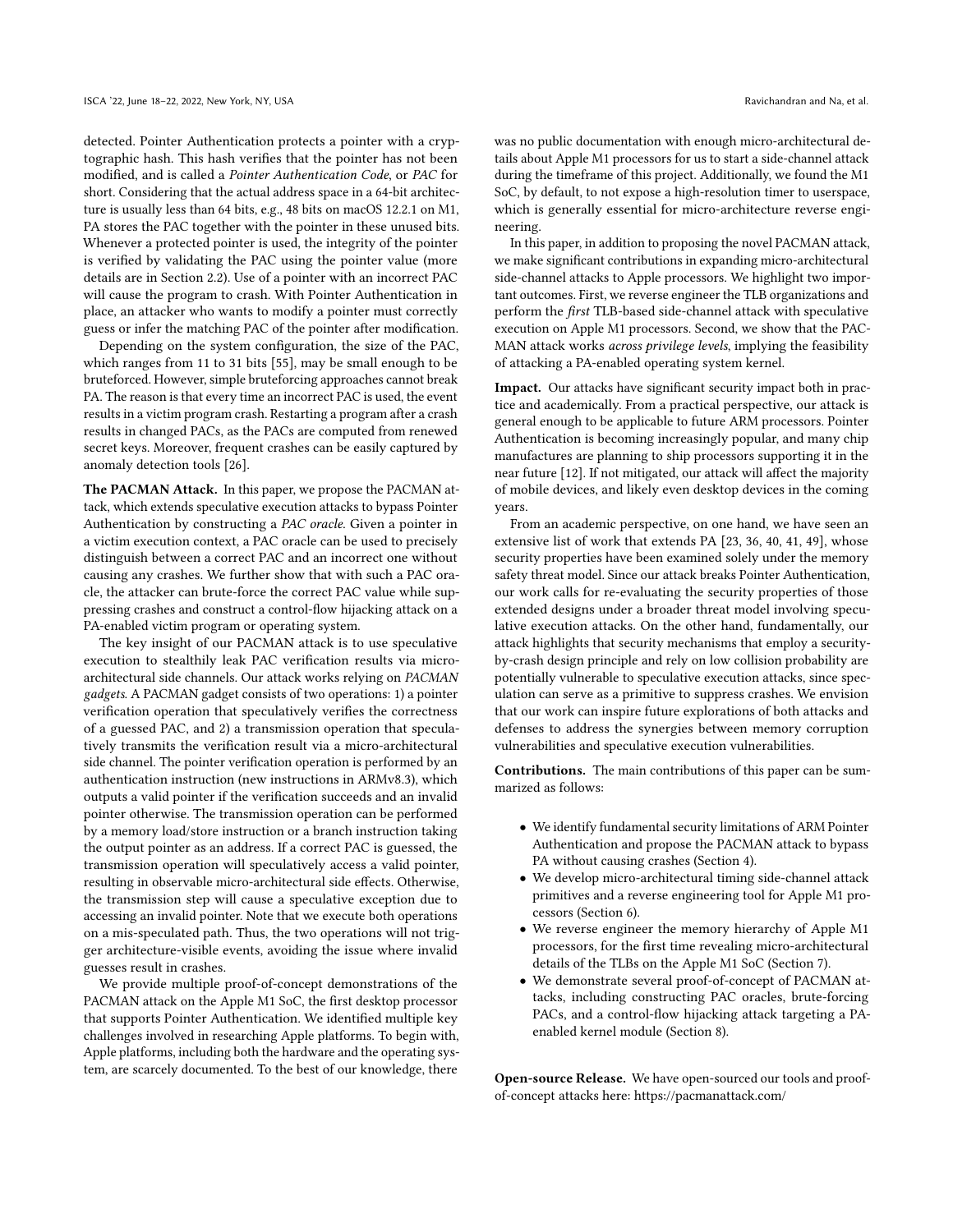# 2 BACKGROUND

# 2.1 Memory Corruption Vulnerabilities

Memory corruption vulnerabilities are an old security problem [\[4\]](#page-12-11). Having existed for more than 30 years, they still continue to be a serious threat to modern systems [\[56,](#page-13-1) [61\]](#page-13-3). This type of vulnerability exists in software written in low-level languages, such as C and C++. According to the MITRE 2021 rankings [\[48\]](#page-13-11), the top 10 most dangerous software weaknesses include multiple memory corruption bugs, such as out-of-bound writes, out-of-bound read, and use-after-free. Other memory corruption bugs include doublefree bugs, integer overflows and underflows, size confusion attacks, and type confusion attacks.

A memory corruption attack exploits a software bug to corrupt the content of a memory location, which contains important data structures, such as data and code pointers. The set of attacks that modify code pointers to change the control flow of the victim program is called control-flow hijacking attacks, such as code injection attacks, return-oriented programming (ROP) [\[31,](#page-12-12) [56,](#page-13-1) [66\]](#page-13-12), and jumporiented programming (JOP) [\[11,](#page-12-13) [16\]](#page-12-0).

Modern systems commonly adopt several forms of memory vulnerability protection mechanisms. These mitigations include stack canaries [\[19\]](#page-12-14), data execution prevention [\[64\]](#page-13-13), address space layout randomization (ASLR) [\[1,](#page-12-15) [47\]](#page-13-14), and kernel address space layout randomization (kASLR) [\[21\]](#page-12-16). Even though these mechanisms make memory corruption attacks more difficult, several advanced attacks [\[11,](#page-12-13) [16,](#page-12-0) [31,](#page-12-12) [56,](#page-13-1) [66\]](#page-13-12) and various data disclosure attacks [\[29,](#page-12-17) [59\]](#page-13-2) still have the potential to bypass these memory protection mechanisms, and show that none of the existing systems are impenetrable.

#### <span id="page-2-0"></span>2.2 ARM Pointer Authentication

ARM introduced Pointer Authentication [\[55\]](#page-13-6) (ARM PA for short) in the ARMv8.3 instruction set [\[9\]](#page-12-18) to protect pointer integrity and make it significantly more difficult for an attacker to modify a protected pointer in memory without being detected. This security feature provides cryptographically strong guarantees that pointers have not been tampered with by adversaries while optimizing performance and attaining low runtime overhead. To this end, PA adds two sets of instructions and a cryptography implementation in hardware to sign and verify pointers.

Given a pointer to protect, PA generates a cryptographic hash of the pointer. This hash is used as the signature of the pointer and is called a Pointer Authentication Code or PAC<sup>[1](#page-2-1)</sup> for short. Since the actual address space in a 64-bit architecture is usually less than 64 bits, PA stores the PAC together with the pointer in these unused bits.

Signing and Verifying Pointers. We show the signing and verifying process of AM PA in Figure [1.](#page-2-2) To sign a pointer (Figure [1\(](#page-2-2)a)), the processor computes the PAC from the pointer value and a context value, and stores the PAC in the upper unused bits in the pointer. The context value consists of a key, stored in a privileged register inaccessible to userspace, and a program-specified salt.

<span id="page-2-2"></span>



Verifies

<span id="page-2-3"></span>

| pacia 1r, sp<br>sub sp, sp, #0x40<br>str $lr$ , [sp, $\#0x30$ ] | 1 ldr 1r, [sp, #0x30]<br>$2$ add sp, sp, #0x40<br>a autia lr, sp<br>ret |
|-----------------------------------------------------------------|-------------------------------------------------------------------------|
| (a) Function prologue.                                          | (b) Function epilogue.                                                  |

Figure 2: Stack protection using ARM Pointer Authentication.

To verify a pointer (Figure [1\(](#page-2-2)b)), i.e., to check whether a pointer has been tampered with or not, the processor re-computes the PAC from the pointer and the same context value, and compares the re-computed PAC against the PAC bits embedded in the passed pointer. If the two values match, the PAC bits will be cleared and the resulting pointer can be used normally. Otherwise, the processor will store an invalid pointer in the output register by setting up certain bits in the PAC region. De-referencing such a pointer will trigger a virtual address translation fault. Notably, PA is not transparent to the ISA; software must use special instructions to gain the benefits of PA.

ISA Extension. To accomplish the above functionality, PA introduces two sets of instructions. The pac prefix denotes instructions used for signing pointers, and the aut prefix denotes instructions for verifying pointers. Recall that a context value of computing a PAC includes a key and a salt, which are encoded differently. PA can store up to five keys at a time in hardware, and which key to use is encoded in the instruction's opcode. The salt is passed in as an operand. For instance, "pacia ptr, salt" signs an instruction pointer using the IA key, indicated by the i and the trailing a in the opcode.

We show an example of protecting return addresses using PA in Figure [2.](#page-2-3) We follow ARM's symbolic register naming convention, where lr stands for the procedure link register for storing the return address, and sp stands for the stack pointer. The first argument for each instruction is the destination register.

During the function prologue in Figure [2\(](#page-2-3)a), the return address (lr) of the given function is signed using the stack pointer (sp) as a salt on line 1. The signed return address is then pushed onto the stack on line 3. During the function epilogue in Figure [2\(](#page-2-3)b), the signed return address is popped from the stack on line 1 and is verified (using the same salt it was signed with) on line 3. On line 4, the verified return address is used to return to the caller. If verified return address is valid (meaning the pointer was not tampered with by attackers), this jump will be successful. Otherwise, an exception will occur.

<span id="page-2-1"></span><sup>&</sup>lt;sup>1</sup>It is common to refer to Pointer Authentication, the security feature, as PAC. In this paper, we use "PA" to represent the Pointer Authentication feature, and "PAC" to represent the cryptographic hash inserted into a pointer.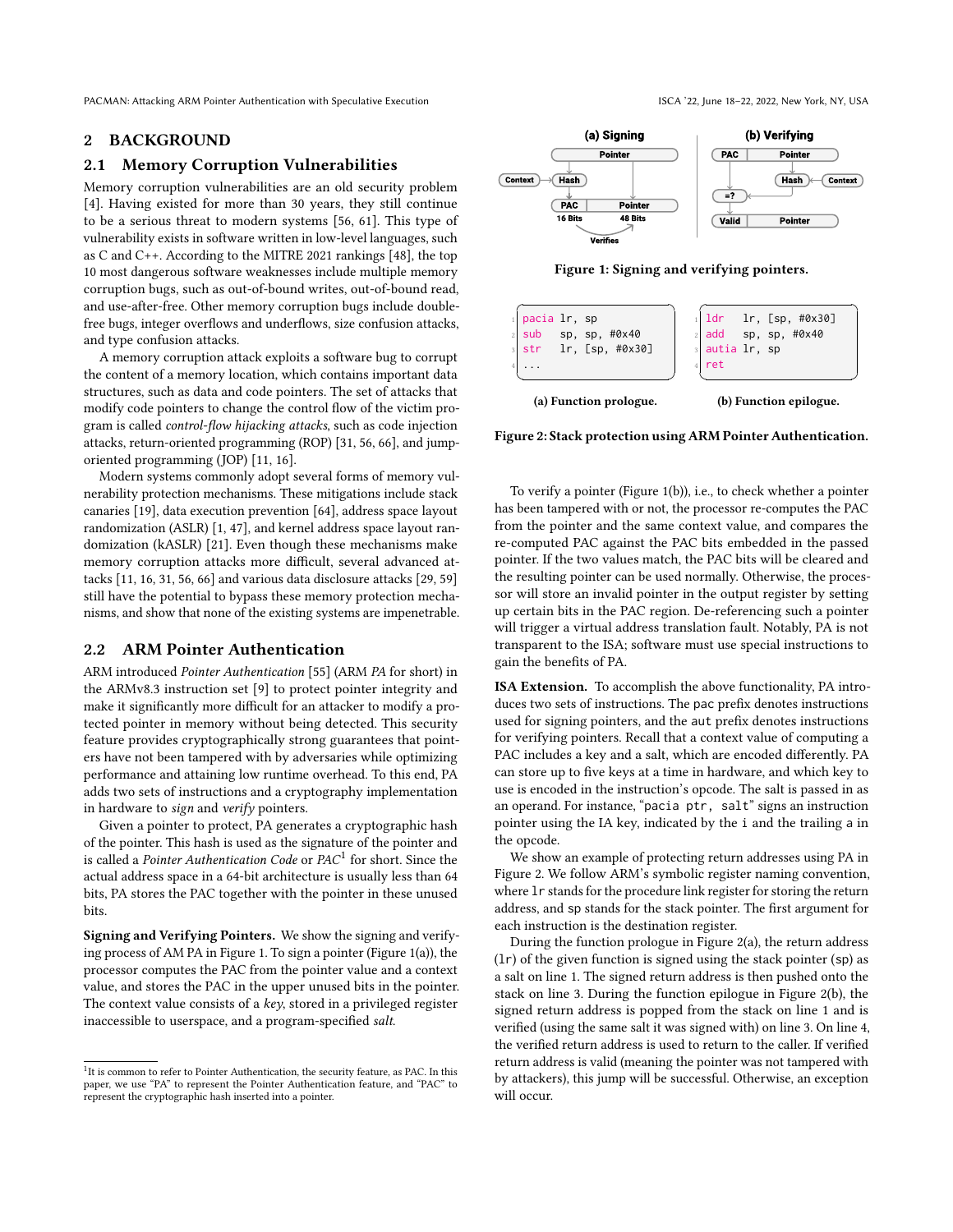According to the Apple Platform Security [\[33\]](#page-12-4), in addition to protecting return addresses, macOS extensively uses Pointer Authentication to protect various other data structures, including C++ vtable pointers, vtable entries, and Objective-C method caches.

# 2.3 Micro-architectural Side Channels

Micro-architectural side channels are serious security threats to modern computing systems. It has been demonstrated that almost any shared micro-architectural structures, including caches [\[44,](#page-13-15) [51,](#page-13-16) [53,](#page-13-17) [69\]](#page-13-18), TLBs [\[28\]](#page-12-19), functional units [\[3\]](#page-12-20), and network-on-chips [\[52\]](#page-13-19), can be used to leak security-sensitive information. In this paper, our PoC attacks use TLB-based side channels [\[28\]](#page-12-19), which share a lot of similarities with the extensively-studied cache-based side channels.

Both TLB and cache side channels exploit the timing differences of memory accesses. Flush+Reload [\[69\]](#page-13-18), Evict+Reload [\[42\]](#page-13-20), and Prime+Probe [\[44\]](#page-13-15) are three commonly-used attack strategies. Among the three attack strategies, Prime+Probe has the least amount of restrictions, as both Evict+Reload and Flush+Reload require sharing memory between the attacker and the victim.

An example of the Prime+Probe attack targeting a TLB works as follows. The attacker starts by constructing a group of addresses that map to the same set of a TLB with at least as many lines as the associativity of the TLB. This group of address is usually referred to as an "eviction set". The attacker then repeats the following operations: 1) "primes" a TLB set by fully occupying the TLB set using addresses from the eviction set; 2) waits for the victim to either perform an access to the same set or do nothing; 3) "probes" the TLB set by re-accessing all the addresses in the eviction set and measuring their latency. If the measured latency is high, it means the victim has accessed the TLB set during step 2 (as the increased latency means that the attacker's eviction set was evicted from the TLB); otherwise, it means the victim has not performed the access.

#### 2.4 Speculative Execution Attacks

Speculative execution or transient execution attacks are a type of information leakage attack that exploits the micro-architectural side effects of instructions which are speculatively executed but are squashed later. There exist numerous variants of speculative execution attacks [\[37,](#page-13-4) [43,](#page-13-5) [58,](#page-13-21) [63\]](#page-13-22). Meltdown [\[43\]](#page-13-5) exploits the side channels caused by speculatively-executed instructions after an hardware exception. The class of Spectre attacks [\[15,](#page-12-21) [37,](#page-13-4) [38\]](#page-13-23) exploit a broader attack surface and are considered much more difficult to mitigate comprehensively. Spectre v1 exploits misprediction of conditional branches [\[37\]](#page-13-4), Spectre v2 exploits misprediction of indirect branch targets [\[37\]](#page-13-4), and other variants exploit return address misprediction [\[38,](#page-13-23) [46\]](#page-13-24) and speculative store-to-load forwarding [\[32\]](#page-12-22).

#### 3 THREAT MODEL

We consider an attacker whose ultimate goal is to conduct a controlflow hijacking attack on a PA-enabled victim using the PACMAN attack as a stepping stone. To this end, the goal of the PACMAN attack is to construct a PAC oracle, offering the capability to precisely distinguish between a correct PAC and an incorrect PAC for a given pointer without causing any crashes. Specifically, before the attacker modifies a protected pointer to a different address chosen

by the attacker, the attacker first uses the PAC oracle to brute-force all possible PACs and find the matching PAC for the chosen address. The attacker then bypasses the protection of Pointer Authentication by modifying the protected pointer using the matching PAC and hijack the control flow of the victim.

Our threat model has the following assumptions about the victim and the attacker. First, there exists an exploitable memory corruption vulnerability in the victim program, which allows the attacker to write to some memory locations in the victim process. This assumption aligns with the threat model of PA, and matches the state-ment from the open-source XNU kernel used by macOS.<sup>[2](#page-3-1)</sup> Second, the victim is protected using Pointer Authentication and there exists PACMAN gadgets in the victim execution context. We show that such gadgets are commonly present in PA-enabled codebases in Section [4.3.](#page-5-0) Third, the attacker is able to perform a micro-architectural side-channel attack on the machine running the victim. This requires the attacker to have access to a high-resolution timer and use the timer to measure latencies of micro-architectural events.

Throughout this paper, we consider an attack scenario across privilege levels, where the attacker is an unprivileged userspace application and the victim is the operating system kernel. The attacker can brute-force PACs for pointers signed using the kernelspace secret keys and perform control-flow hijacking attacks against the kernel.

# <span id="page-3-0"></span>4 THE PACMAN ATTACK

We propose the PACMAN attack, an attack that combines memory corruption attacks and speculative execution attacks. An attacker can use the PACMAN attack to construct a PAC oracle to distinguish between a correct PAC and an incorrect PAC for an arbitrary pointer. The key insight of the PACMAN attack is to use speculative execution attacks to leak PAC verification results stealthily via micro-architectural side channels without causing crashes. We find several code patterns to be effectively used for this purpose, and we call these code patterns PACMAN gadgets.

A PACMAN gadget consists of two operations, i.e., a verification operation and a transmission operation. The verification operation speculatively verifies the PAC of a given pointer and produces the verification result, and the transmission operation speculatively transmits the verification result via a micro-architectural side channel. Specifically, the verification operation is usually performed by a pointer authentication instruction (AUT), which outputs a valid pointer if the verification succeeds and an invalid pointer otherwise. The transmission operation can be performed by a memory load/store instruction or a branch instruction that takes the output pointer as its target address. If a correct PAC is used, the transmission operation accesses a valid address, resulting in observable micro-architectural side effects. Otherwise, the transmission operation causes a speculative exception due to accessing an invalid address. Note that, both of the verification and the transmission operations are performed under the shadow of a mis-speculated branch, and thus only cause micro-architectural side effects and will not trigger any architectural visible impacts (such as crashes).

<span id="page-3-1"></span> $^2\mathrm{The}$  XNU kernel [\[6\]](#page-12-23) explicitly states that "Pointer authentication's threat model assumes that an attacker has found a gadget to read and write arbitrary memory belonging to a victim process, which may include the kernel."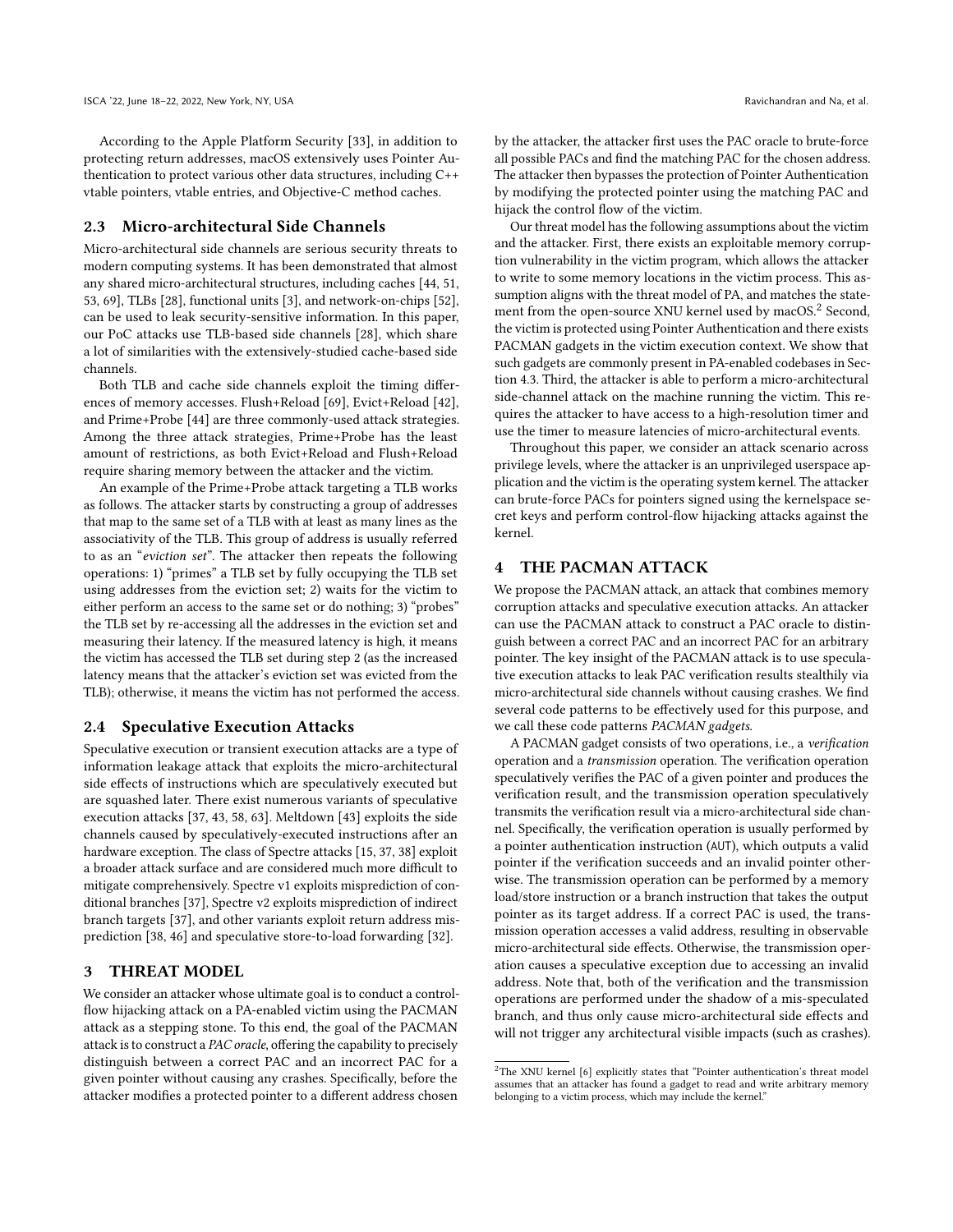<span id="page-4-2"></span>

Figure 3: PACMAN gadgets and their corresponding execution timelines.

Depending on the type of instructions used in the transmission step, we further divide PACMAN gadgets into two categories, i.e., data PACMAN gadgets and instruction PACMAN gadgets. In this section, we first explain the different behaviors of the two types of gadgets in Section [4.1](#page-4-0) and Section [4.2.](#page-4-1) We then show that both types of gadgets are common in PA-enabled programs in Section [4.3.](#page-5-0) We put everything into the full picture by describing an end-toend example of using the PACMAN attack to assist a control-flow hijacking attack in Section [4.4.](#page-5-1)

### <span id="page-4-0"></span>4.1 Data PACMAN Gadget

A data PACMAN gadget transmits PAC verification results via speculative data accesses. Figure [3\(](#page-4-2)a) shows a minimal representation of a data PACMAN gadget, which consists of three instructions: a branch instruction, a pointer authentication instruction, and a memory access instruction. The pointer authentication instruction (line 2) takes an attacker-supplied signed pointer, denoted as guessed\_ptr, as an operand, and verifies the correctness of the PAC using a secret key and the current context (not shown in the pseudocode for succinctness). The verification output, denoted as verified\_ptr, is then used as the target address of a load instruction (line 3). Both the pointer authentication instruction and the load instruction are executed under the shadow of a mis-speculated branch.

We show the corresponding timeline of executing the data PAC-MAN gadget and highlight how the PAC verification result is leaked in Figure [3\(](#page-4-2)c).

- At t1, the branch mis-speculation starts.
- At t2, the processor speculatively executes the pointer authentication instruction (AUT) on the guessed pointer (guessed\_ptr). The instruction generates a valid address if the guessed PAC is correct and an invalid address otherwise.
- At t3, if the verified pointer (verified\_ptr) is a valid address, the load instruction will be issued to the memory hierarchy, resulting in observable micro-architectural side effects. Otherwise, the load will not be issued to the memory hierarchy and instead will cause a speculative exception.
- At t4, the processor squashes the speculatively executed instructions, and suppresses any speculative exceptions. As

a result, even if the guessed PAC is incorrect, the program will not crash.

Attack Variations. The gadget shown in Figure [3\(](#page-4-2)a) is a minimal representation of the data PACMAN gadget. Other instructions between the verification and transmission instructions, such as arithmetic instructions, can exist without affecting the attack. The transmission operation can be either a load or store instruction, as long as the processor issues store requests speculatively.

Our attack relies on using micro-architectural side channels to distinguish whether a memory access or an exception occurred at t3. Memory operations can leave side effects on various microarchitectural structures, such as caches [\[30,](#page-12-24) [44,](#page-13-15) [51,](#page-13-16) [69\]](#page-13-18), TLBs [\[28\]](#page-12-19), DRAM row buffers [\[54\]](#page-13-25), and Network-on-chips [\[52\]](#page-13-19). Our attack is general enough to work with a wide range of micro-architectural side channels.

# <span id="page-4-1"></span>4.2 Instruction PACMAN Gadget

An instruction PACMAN gadget transmits PAC verification results via speculative instruction fetches. Note that, compared to the data PACMAN gadget, the instruction gadget has an additional requirement on the targeted processor for it to work, that is, the targeted processor must use a speculation mechanism that can eagerly squash nested branches. This behavior is common to many aggressively optimized out-of-order processors, including the Apple M1 SoC.

Figure [3\(](#page-4-2)b) shows a minimal representation of an instruction PACMAN gadget, containing three instructions, a conditional branch instruction (denoted as BR1), a pointer authentication instruction, and an indirect branch instruction (denoted as BR2). Similar to the data PACMAN gadget, the pointer authentication instruction verifies the correctness of the PAC of an attacker-supplied pointer and outputs a verified pointer. The indirect branch can be a call, jump, or return instruction that uses the verified pointer as the target address.

We show the corresponding timeline of executing the instruction PACMAN gadget and explain why eager squash is necessary for the attack to work in Figure [3\(](#page-4-2)d).

- At t1, the branch mis-speculation starts.
- At t2, the pointer authentication instruction (AUT) is executed. However, before the verified pointer is generated, the processor makes a prediction on BR2's target using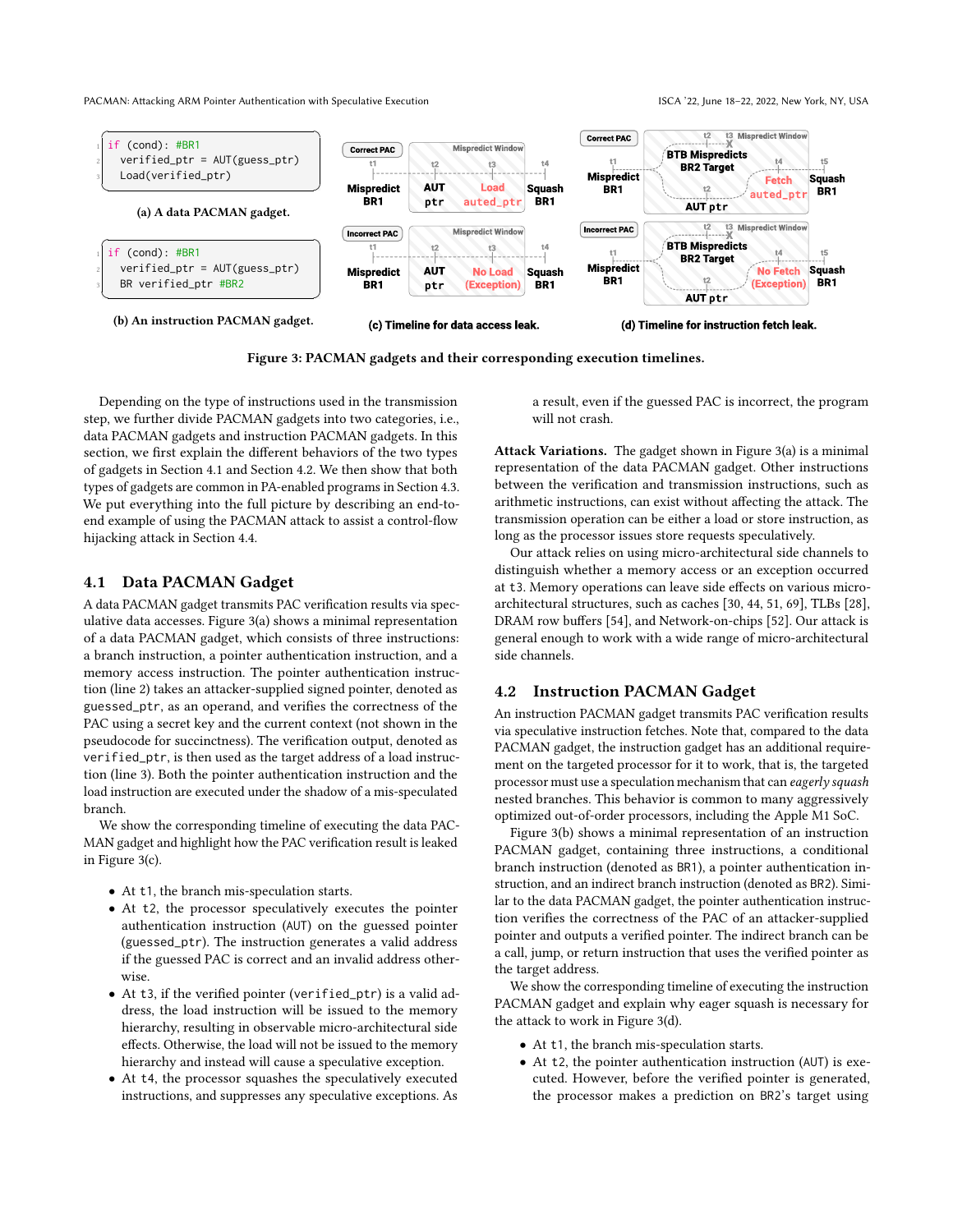the branch target buffer (BTB). This is a common behavior on modern processors, as these processors use aggressive branch prediction and speculate across nested branches.

- At t3, the execution of the AUT instruction completes and the verified pointer is generated. The processor detects a branch misprediction on the inner branch BR2 and eagerly squashes BR2 and any other instructions coming after BR2 in program order.
- At t4, after the eager squash is done, the processor attempts to fetch instructions from the actual target address of BR2. If the attacker guessed the PAC correctly, verified\_ptr will be a valid pointer and the instruction fetch will happen. Otherwise, the fetch will not be issued to the memory hierarchy and a speculative exception will be generated.
- At t5, the outer branch (BR1) is squashed, suppressing speculative exceptions if there is any.

To summarize, there are two constraints when using the instruction PACMAN gadgets to leak PAC verification results. First, the instruction PACMAN gadget only works on processors that support eager squashing of nested branches. Following the example above, if at t3, the processor decides to not squash BR2, the verified pointer (verified\_ptr) would never be used at all and thus the verification result would not be leaked.

Second, the attacker needs to be able to distinguish between the side effects caused by fetching the verified pointer and the BTB prediction. Specifically, since the BTB predicted addresses are always loaded, for the attack to work, accessing the verified pointer must cause extra micro-architectural side effects in addition to fetching the BTB predicted addresses. For example, if the cache-based Prime+Probe attack is used, the BTB prediction and the verified pointer should map to different cache sets. In our case, as we use TLB-based side channels in our proof-of-concept attack (Section [8\)](#page-9-0), our attack works when the BTB prediction and the verified pointer are located in different pages.

# <span id="page-5-0"></span>4.3 Gadget Detection

We perform a preliminary analysis on how commonly PACMAN gadgets exist in the XNU kernel. We built a static analysis tool using Ghidra's scripting API [\[50\]](#page-13-26). The tool starts by finding conditional branches in the kernel, and then inspects 32 instructions in both branch directions searching for PACMAN gadgets. We consider a PACMAN gadget is found if the destination register of a verification instruction (aut) matches the source register of a transmit instruction (a memory access or a branch instruction).

We test our tool on the release version of the XNU kernel used by MacOS 12.2.1 (xnu-8019.80.24) and find 55, 159 potential PAC-MAN gadgets, of which 13, 867 are data PACMAN gadgets, and 41, 292 are instruction PACMAN gadgets. There is an average distance of only 8.1 instructions between the conditional branch and the transmit instruction.

Our analysis is incomplete given that we only search for 32 instructions after conditional branches and we only track datadependence via registers, not memory. We envision that more gadgets can be found with a comprehensive analysis. Thus, we conclude PACMAN gadgets are readily discoverable in large PAenabled codebases.

```
\overline{a} \overline{a} \overline{a} \overline{a} \overline{a} \overline{a} \overline{a} \overline{a} \overline{a} \overline{a} \overline{a} \overline{a} \overline{a} \overline{a} \overline{a} \overline{a} \overline{a} \overline{a} \overline{a} \overline{a} \overline{a} \overline{a} \overline{a} \overline{a} \overline{struct obj_t {
          char buf[10];
          void (*fp)(void);
   4 };
 5
    6 void vulnerable_syscall(str, cond){
       obj = new obj_t;8
       memcpy(obj.buf, str, strlen(str)); //buffer overflow
10
11 if (cond) { // instruction PACMAN gadget
_{12} auted_fp = AUT(obj.fp);
13 call auted_fp;
       \left\{ \right\}15 }
   ✝ ✆
```
Listing 1: An end-to-end attack example.

#### <span id="page-5-1"></span>4.4 An End-to-End Illustrative Example

We provide an end-to-end example to show how to use the PAC-MAN attack to bypass Pointer Authentication and assist a controlflow hijacking attack. For illustration purpose, we use a simplified example below. We additionally demonstrate a proof-of-concept attack targeting real-world code patterns, e.g., the C++ method dispatch process, in Section [8.3.](#page-11-0)

Listing [1](#page-5-2) shows the victim code. The struct obj\_t contains a buffer and a function pointer fp, where fp is protected by Pointer Authentication. The victim code contains a buffer overflow vulnerability on line 9 and an instruction PACMAN gadget on line 11-14. We assume the attacker is able to 1) trigger the buffer overflow by controlling the length of the input string str to overwrite the function pointer fp, and 2) control the direction of the branch (line 11) by setting the boolean variable cond. The attacker's ultimate goal is to modify the function pointer fp with its PAC to a chosen address fp\_jop pointing to a JOP gadget, and successfully divert the control flow of the victim to execute the JOP gadget without causing crashes. Since the function pointer is protected using Pointer Authentication, if we simply overwrite the pointer, the PAC verification operation (line 12) will fail.

The end-to-end attack consists of two steps. First, the attacker constructs a PAC oracle and bruteforces the correct PAC for the address of the JOP gadget. Following the example above, the attacker starts by training the branch (line 11) to be taken. At this stage, the attacker does not trigger the buffer overflow vulnerability and sets the variable cond to be true. The training process also trains the BTB entry for the indirect branch (line 13) to match the original value of fp. After the training process, the attacker speculatively executes the PACMAN gadget to find the correct PAC for the JOP gadget address. This requires the attacker trigger the buffer overflow and overwrite the function pointer <PAC,fp> with the address of the JOP gadget and a guessed PAC <PAC\_guessed, fp\_jop>, while setting the cond to be false. Using a micro-architectural side-channel attack to detect the side effects of the above execution, the attacker can determine whether the guessed PAC is correct or not. The attacker repeats this process until the matching PAC is found.

Second, the attacker triggers the control-flow hijacking attack. After the matching PAC is found, this step follows the standard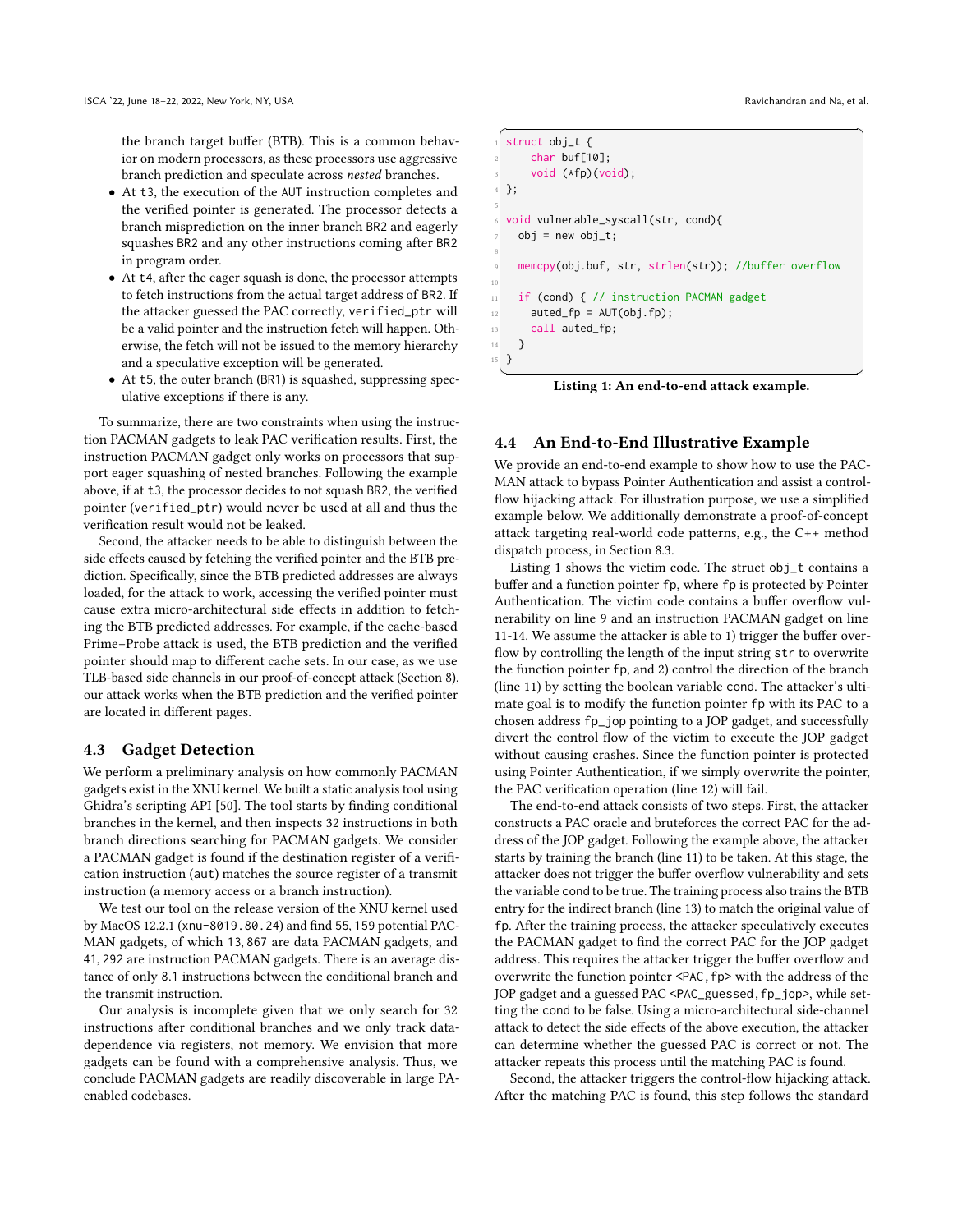memory corruption attack. The attacker triggers the buffer overflow, overwriting the function pointer using the address of the JOP gadget and its matching PAC. Besides, the cond variable is set to be true so that the function call can execute and commit. Since obj.fp has now become fp\_jop with a matching PAC, the PAC check (line 12) can be successfully passed, and the control flow will be diverted to the attacker's chosen gadget (line 13).

# 5 ATTACK PLATFORM

We demonstrate our attacks on the Apple M1 SoC (sometimes shortened to "M1"), which is the first aarch64 desktop processor released to market that supports the ARM v8.3 architecture extensions. It is a non-trivial task to perform microarchitectural attacks on Apple platforms due to the closed-source and undocumented nature of both the macOS operating system and the M1 processor.

Apple M1 SoC. The Apple M1 is a desktop processor released in late 2020 [\[5\]](#page-12-5). The processor uses the aarch64 architecture (sometimes referred to as ARM64) and supports the ARMv8.3 extensions, including PA [\[55\]](#page-13-6). The aarch64 architecture separates execution context privilege level into four different exception levels. EL0 is the least privileged execution mode, and is where usermode programs execute. EL1 is the supervisor privilege level, and is where the kernel executes.  $3$  We provide proof-of-concept demonstrates of the PACMAN attack that can leak PAC verification results across privilege levels from the kernel to the userspace.

The M1 processor uses a big.LITTLE design [\[10\]](#page-12-25), with 4 performance cores (also referred to as p-cores) and 4 efficiency cores (also referred to as e-cores). We target our attack on the performance cores, which have provided a more reliable attack surface due to a higher degree of speculation.

macOS and XNU Kernel. Apple Mac computers run macOS, which is a closed-source platform built on the open-source Darwin operating system and XNU kernel. The XNU kernel supports loadable kernel extensions, called kexts. Our reverse engineering effort utilizes kexts extensively for modifying the system to perform detailed analysis, as well as probing model-specific registers (MSRs) to read hardware configuration details.

Existing Reverse Engineering Efforts. The community has put forth significant effort towards understanding the undocumented internals of the M1 SoC. The Asahi Linux development team has been working to port Linux to the M1 SoC, and has revealed many of the undocumented hardware details specific to M1[\[2\]](#page-12-26). Additionally, several efforts have been made to reverse engineer the M1 micro-architecture with a focus on core pipeline details [\[24,](#page-12-27) [34,](#page-12-28) [39\]](#page-13-27). Unfortunately, none of these open-source reverse engineering efforts have uncovered sufficient details about the memory hierarchy of the M1 processor to enable our attack.

# <span id="page-6-0"></span>6 REVERSE ENGINEERING TOOLS

Micro-architectural side-channel attacks on Apple platforms are under-explored due to the closed-source and undocumented nature of both the software and the hardware. In this paper, we make

<span id="page-6-2"></span>

|                                 | MSR         | EL0 Enabled? |
|---------------------------------|-------------|--------------|
| System Counter (24 MHz)         | CNTPCT EL0  | Yes          |
| <b>ARM Cycle Count Register</b> | PMCCNTR EL0 | $No*$        |
| Apple Performance Counter       | <b>PMC0</b> | N٥           |
| Multi-thread Counter            |             | Yes          |

Table 1: Summary of timers on M1. (\*This counter does not exist on M1.)

significant contributions in expanding micro-architectural sidechannel attacks to Apple processors by providing two sets of useful tools. First, we provide a comprehensive analysis of the timers on the M1 and construct two high-resolution timers accessible to EL0. Second, we develop PacmanOS, a bare-metal hypervisor that runs on M1 and enables noiseless reverse engineering experiments. We expect these tools to unblock the community from conducting research on existing and future Apple Silicon devices.

#### 6.1 High-Resolution Timers

We summarize our investigation of the timers on M1 in Table [1.](#page-6-2)

First, there exists a system counter, CNTPCT\_EL0, which is shared by all cores and is accessible from EL0 by default (tested on macOS Big Sur 11.5). However, this counter operates at a very low frequency, i.e., 24 MHz according to the Counter-timer Frequency register (CNTFRQ\_EL0). This frequency is at the order of hundreds of CPU cycles and is too low to measure the precise latency differences required to properly reverse engineer the microarchitecture.

Second, most ARM Cortex processors are equipped with performance monitoring units (PMU) which include a Cycle Count Register (PMCCNTR\_EL0). This cycle count register is extensively used in prior work on reverse engineering ARM processors [\[18,](#page-12-1) [42\]](#page-13-20). However, the M1 SoC does not use the standard ARM PMU, so this counter is unavailable on M1 at any privilege level.

With no high-resolution timers available in userspace, we construct the following two timers by 1) exploring Apple's undocumented and proprietary performance counter system and 2) building our customized timer counter using multi-thread execution.

Exposing Apple Performance Counters to Userspace. Apple has undocumented platform-specific performance counter registers, including PMC0 and PMC1, where PMC0 (S3\_2\_c15\_c0\_0) counts cycles and PMC1 (S3\_2\_c15\_c1\_0) counts instructions.<sup>[4](#page-6-3)</sup> However, these counters are only accessible in the kernel. To aid in the reverse engineering effort from userspace, we use a kext (XNU kernel extension) to configure the performance counter control register PMCR0 (S3\_1\_c15\_c0\_0) and make PMC0 readable from userspace. Since this approach requires loading a kext, we only use these counters to aid in the reverse engineering process, and do not use them in the actual attack.

Building A Custom Multi-thread Timer. We leverage multithreaded execution and shared memory to build a timer that is accessible in userspace and does not require installing kernel extensions. This approach has been used in assisting attacks on ARM mobile devices [\[42\]](#page-13-20) and on integrated CPU-GPU systems [\[20\]](#page-12-29).

<span id="page-6-1"></span><sup>3</sup>Operating systems can also run in EL2 when Virtualization Host Extensions (VHE) is enabled.

<span id="page-6-3"></span><sup>4</sup> See osfmk/arm64/monotonic\_arm64.c in the XNU kernel [\[8\]](#page-12-30).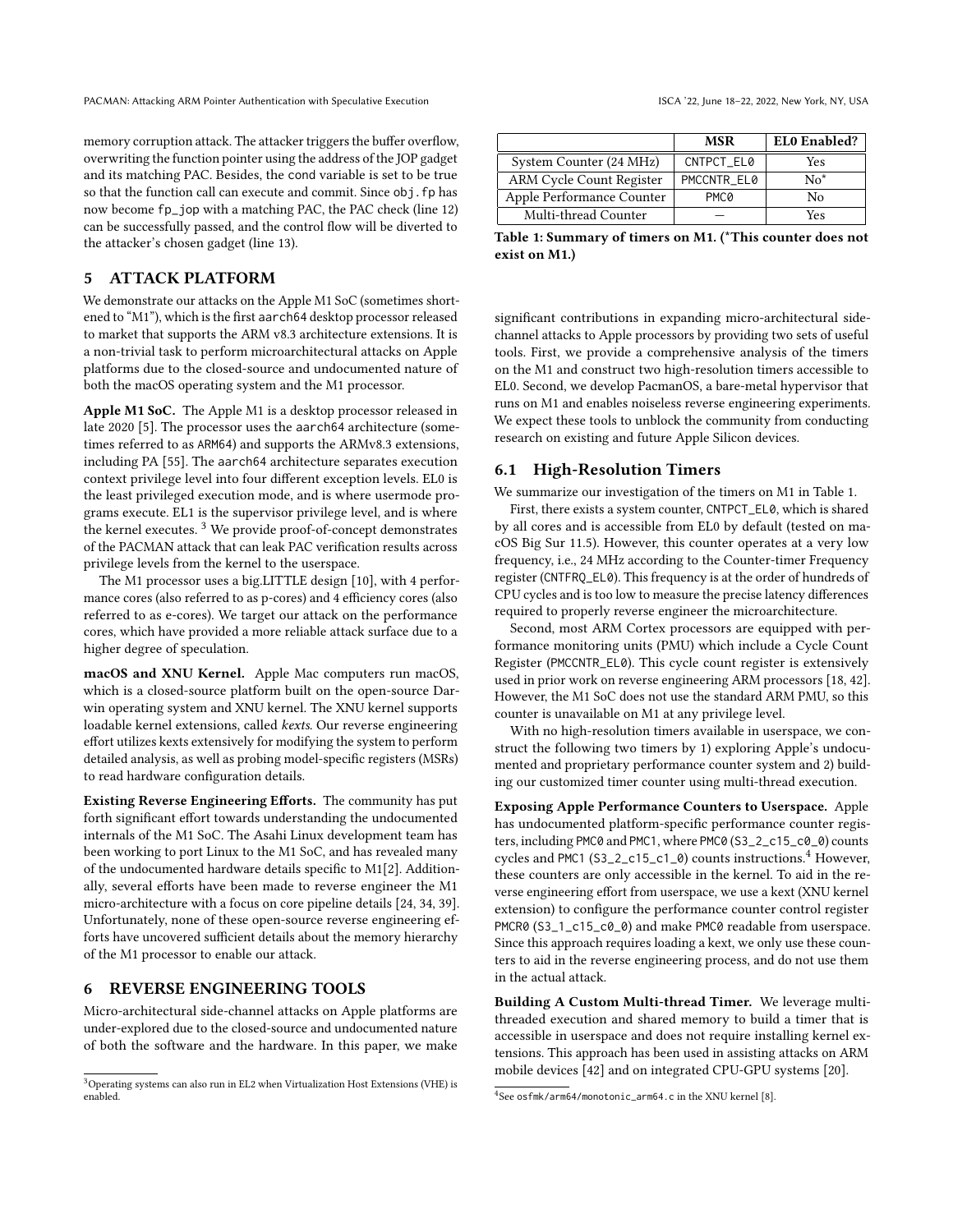ISCA '22, June 18-22, 2022, New York, NY, USA Ravichandran and Na, et al.

<span id="page-7-1"></span>

(a) The dedicated timer thread.

(b) The measuring thread.

Figure 4: The multi-thread timer.

Our customized timer requires two threads sharing a variable called counter (pseudocode in Figure [4\)](#page-7-1). One thread works as a dedicated timer thread which increments the shared variable in an infinite loop. The other thread works as a measuring thread which reads the counter value before and after the operations to time. We use the isb instruction (Instruction Synchronization Barrier) to enforce the ordering of these operations.

We only use the isb instructions in the measuring thread, not in the dedicated timer thread for the following reason. Using the serialization instruction will slowdown the speed of incrementing the counter variable, and thus decrease the resolution of our timer. We tried both versions of the timer with and without isb instructions. We find that the absence of serialization barriers introduces slightly higher variance of the timing measurements, but significantly increases the resolution. Overall, we see higher reliability with the dedicated timer thread without the serialization barriers.

# 6.2 PacmanOS

As part of our reverse engineering effort, we designed PacmanOS, a bare-metal execution environment written entirely in Rust that can boot directly on M1. When PacmanOS boots, it sets up a minimal execution environment and runs a single experiment directly on the bare hardware. PacmanOS allows researchers to have complete control of the hardware, e.g., configuring and probing arbitrary model-specific registers (MSRs), creating arbitrary paging configurations, and performing noiseless reverse engineering experiments, without interference from other system software. Other bare metal hypervisor environments for M1 exist [\[2\]](#page-12-26); however, we wanted to design a minimum viable environment with complete hardware control for running noiseless experiments. We believe PacmanOS will serve as a useful tool for further study of M1 and future Apple Silicon devices.

# <span id="page-7-0"></span>7 REVERSE ENGINEERING

We reverse engineer the memory hierarchy of the M1 SoC with a focus on the TLBs. We start by presenting the basic memory hierarchy information obtained using a kernel extension (kext), followed by detailed reverse engineering findings of the TLB hierarchy on M1. To the best of our knowledge, we are the *first* to report these micro-architectural details.

<span id="page-7-2"></span>

|        | Level | Ways | <b>Sets</b> | <b>Line Size</b> | <b>Total Size</b> |
|--------|-------|------|-------------|------------------|-------------------|
| p-core | I.1I  | 6    | 512         | 64 B             | 192 KB            |
|        | L1D   | 8    | 256         | 64 B             | 128 KB            |
|        | L2    | 12   | 8192        | 128 B            | 12 MB             |
| e-core | L1I   | 8    | 256         | 64 B             | 128 KB            |
|        | L1D   | 8    | 128         | 64 B             | 64 KB             |
|        | L2    | 16   | 2048        | 128 B            | 4 MB              |

Table 2: Cache configurations on M1 obtained via reading system registers.

#### 7.1 Basic Memory Hierarchy Information

The M1's memory hierarchy has 2 levels of caches whose sizes are different for the p-cores and e-cores. Using a kernel extension, we read the CPU cache configuration registers to reveal the architecturally visible cache specification, shown in Table [2.](#page-7-2)

The private L1 instruction cache , L1 data cache, and shared L2 cache sizes on the p-core side are 192KB, 128KB, and 12MB respectively. The corresponding cache sizes on the e-core side are 128KB, 64KB, and 4MB respectively. There also exists a 16 MB system level memory-side cache shared across all components on the SoC. The cache line size of the L1 data and instruction caches is 64 bytes, and the line size of the L2 caches is 128 bytes.

The macOS 12.2.1 kernel uses 48-bit virtual addresses and 16-bit PACs with 16KB pages.

# <span id="page-7-3"></span>7.2 L1 Data TLB and L2 TLB

We focus on reverse engineering the memory hierarchy for the p-cores. Unlike Linux which provides flexible commands to pin a process to user-specified cores (via the taskset command), macOS does not offer such interface to an unprivileged user. Instead we use the pthread\_set\_qos\_class\_self\_np API to suggest the kernel to schedule an experiment on a p-core. In this section, we report latency numbers using the Apple Performance Counter.

We start by analyzing the data access behaviors. The data access latency can be influenced by multiple factors, including the caches and TLBs. We first present our results on the TLBs, and then discuss the interaction between the TLBs and the caches.

Experiments. To reverse engineer the TLB parameters and exclude the impacts from the caches, we conduct the following experiment:

- (1) Load an address x.
- (2) Load N addresses that could potentially form an eviction set for a data TLB set without causing cache conflicts.
- (3) Reload address x and measure the reload latency.

The address in step (2) is derived using the following formula:

Addrs[i] =  $x + i \times$  stride +  $i \times$  128B, where  $1 \le i \le N$ 

Recall that the M1 platform uses 64B or 128B as cache line size. The term i×128B in the formula maps the addresses to different cache sets, avoiding cache conflicts during the experiments.

Analyzing TLB conflicts. We perform a space search to understand TLB conflicts by varying the value stride by multiples of 16KB and varying the number of addresses N from 1 to 30. In Figure [5\(](#page-8-0)a), we report the median reload latency of accessing the address x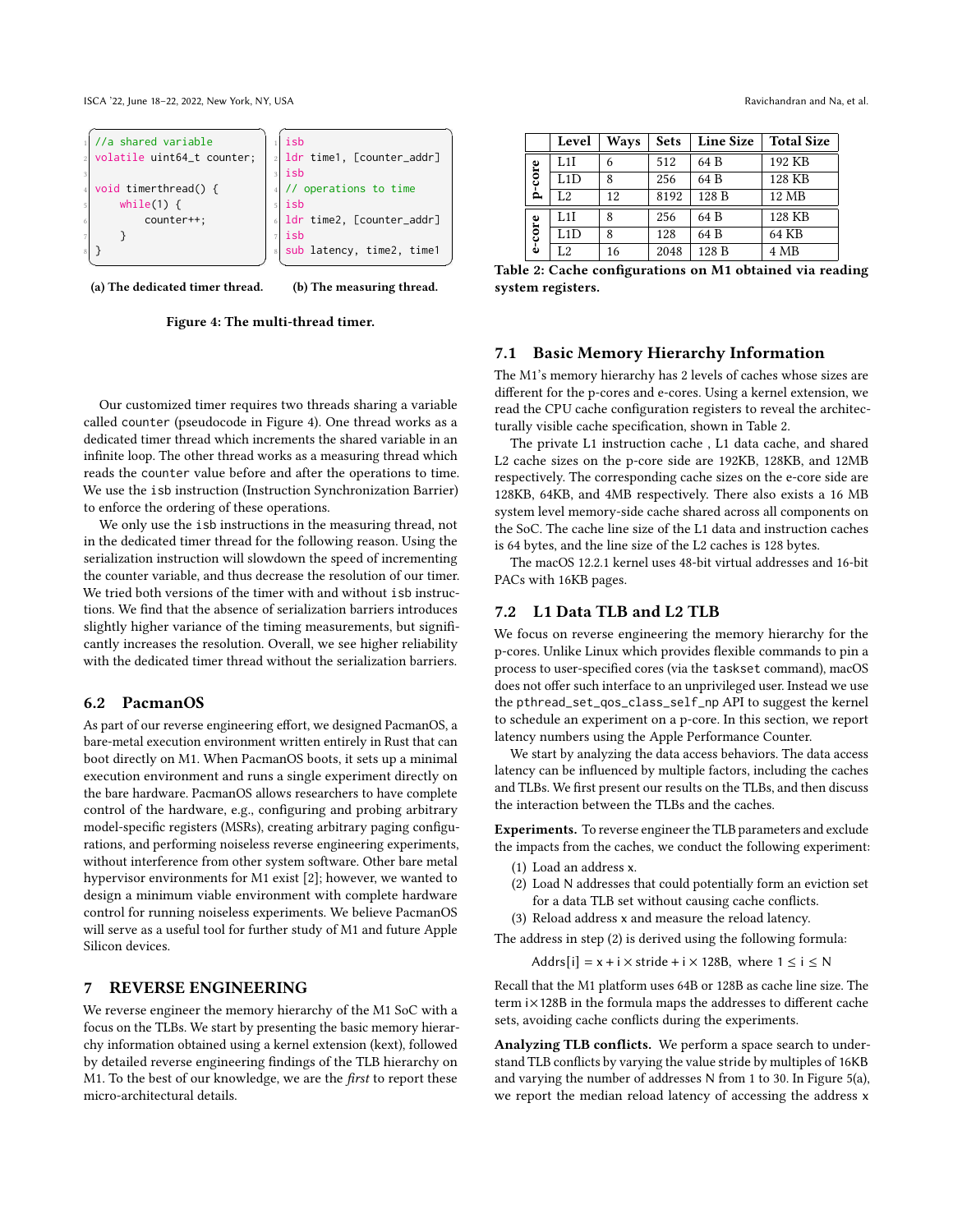<span id="page-8-0"></span>

Figure 5: Access latency to the target address when varying the stride and the number of loads and branches executed. Labeled strides are the lowest strides where we observe the increase and decrease in access latencies.

across 1000 samples. For succinctness, instead of plotting a line for each stride value, we only show the lines of the lowest stride values that cause increases in the access latencies.

The access latency starts around 60 cycles, increases to around 95 cycles when stride  $\geq$  256×16KB and N  $\geq$  12, and further increases to 115 cycles when stride  $\geq$  2048×16KB and N  $\geq$  23. We hypothesize that the two latency jumps are caused by L1 dTLB conflicts and L2 TLB conflicts. It is very likely that the L1 dTLB is 12 ways with 256 sets and L2 TLB is 23 ways with 2048 sets if the TLBs are inclusive. Even though we are confident about the eviction parameters discovered by our analysis, we do not intend to conclude that the M1 chip follows our hypothesized design, because there may exist hidden structures in the micro-architecture that our analysis has missed. We conclude with the following findings:

1) To evict a page table entry from the L1 dTLB, we can create an eviction set with 12 or more addresses with a stride of 256×16KB.

2) To evict a page table entry from the L2 TLB, we can create an eviction set with 23 or more addresses with a stride of 2048×16KB.

Interactions between TLBs and caches. To understand how TLB conflicts and cache conflicts affect data access latency, we perform a similar experiment by changing the address calculation in step (2) to the formula below.

Addrs[i] =  $x + i \times$  stride, where  $1 \le i \le N$ 

We vary the stride value to make it a multiple of 128B and we show the observed latencies in Figure [5\(](#page-8-0)b).

The access latency starts around 60 cycles as before, increases to around 80 cycles when stride≥256×128B and N≥4, further increases to around 110 cycles when stride  $\geq$  256×16KB and N  $\geq$  12, and finally jumps to around 130 cycles when stride≥2048×16KB and  $N \ge 23$ . We hypothesize that the first jump ( $N=4$ ) is caused by L1 data cache  $^5$  $^5$  conflicts and the 80-cycle latency corresponds to L2 cache hits and L1 dTLB hits. We hypothesize that the next 2 jumps are caused by L1 dTLB conflicts and L2 TLB conflicts, because the 2 jumps happen when  $N=12$  and  $N=23$ , which match what we have observed for TLB conflicts.

#### 7.3 L1 Instruction TLB

We next investigate the instruction access behaviors and reverse engineer the instruction TLB parameters. We additionally observe important interaction patterns between the instruction TLB and the data TLB which we find to be essential for conducting the PACMAN attack.

To create desired instruction access patterns, we allocate a large JIT memory region and fill the region with branch instructions where the target of each branch is properly configured to achieve the desired access pattern. Note that, an address in this memory region can be both fetched as an instruction address and accessed as a data address. Our experiment is then conducted as follows.

- (1) Reset the L1 dTLB and L2 TLB by loading 23 data eviction addresses with a stride of 2048×16KB.
- (2) Branch to a target address x so that the address will be fetched into the processor as an instruction.
- (3) Execute N branch instructions that could potentially form an eviction set for an instruction TLB set. We call this group of addresses as our instruction eviction set.
- (4) Load the target address x as data and measure the reload latency.

The address in step (3) is derived using the following formula:

Addrs[i] =  $x + i \times$  stride +  $i \times$  128B, where  $1 \le i \le N$ 

A subtle thing to note here is that the target address x is accessed as an instruction in step (2), but accessed as data in step (4). We design the experiment in this way because measuring data access latency is much more reliable than measuring instruction fetch latency and does not suffer from the noise caused by branch predictors and aggressive instruction prefetchers. We then vary the stride of the branches in step (3) by a multiple of 16KB and the number of branch instructions N from 1 to 30 to obtain Figure [5\(](#page-8-0)c).

Analyzing iTLB Conflicts. When the number of the instruction eviction addresses is small ( $N < 4$ ), we observe a high access latency above 110 cycles. The access latency then drops from above 110 cycles to around 80 cycles when stride≥32×16KB and N≥4. The observation that the access latency decreases when we increase the number of eviction addresses contradicts the common understanding of how iTLBs and dTLBs are organized. Given that we consistently observe this phenomenon, we hypothesize that the L1 iTLB and L1 dTLB follow a design explained below.

<span id="page-8-1"></span> $5$ Note that the observed L1 data cache associativity is half of the number reported by the system registers (Table [2\)](#page-7-2). In this paper, we use the TLBs as the communication channel and defer the reverse engineering of the caches as future work.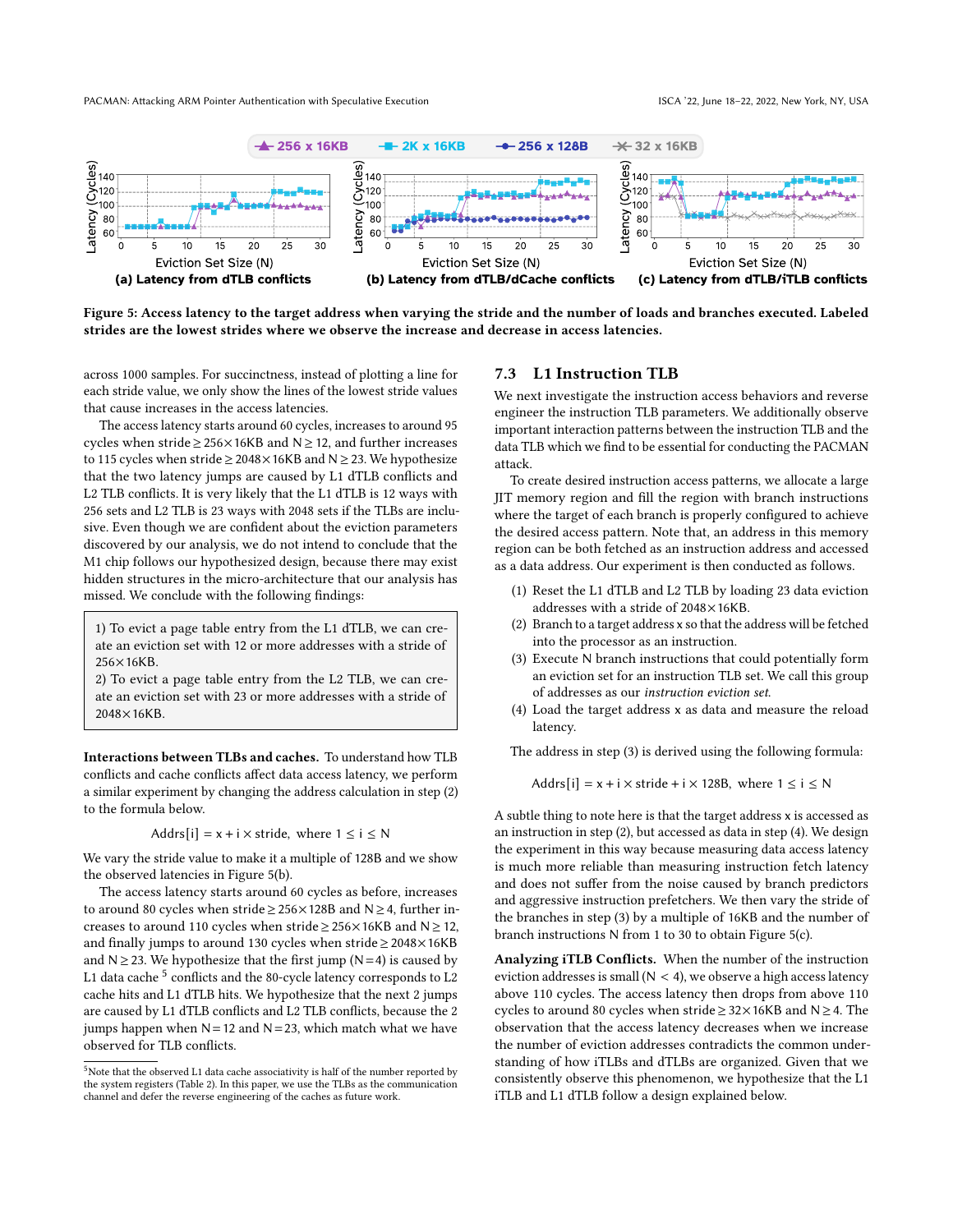<span id="page-9-1"></span>ISCA '22, June 18-22, 2022, New York, NY, USA Ravichandran and Na, et al.



Figure 6: The TLB hierarchy on M1.

First, the L1 iTLB and L1 dTLB are separate structures and the L1 iTLB content is not visible from the load and store ports. This would explain the high latency we observe when measuring the latency of loading the target address as data while the corresponding page entry is in the L1 iTLB. Second, the L1 dTLB serves as a non-inclusive backing-store of the L1 iTLB. Increasing the L1 iTLB eviction set causes the page table entry to be evicted from the L1 iTLB to the L1 dTLB. Thus, the entry becomes visible from the load and store ports on the data-fetch side, and we start to observe L1 dTLB hit latencies. Third, the L1 iTLB has 4 ways with 32 sets, as indicated by the line labeled with stride= $32 \times 16KB$  in Figure [5\(](#page-8-0)c).

Back to Figure [5\(](#page-8-0)c), we observe the access latency increases from 80 cycles to around 110 cycles when stride≥256×16KB and N≥12, and further increases to around 130 cycles when stride≥2048×16KB and N≥23. These two increases completely match our observation in the previous experiments about L1 dTLB and L2 TLB (Section [7.2\)](#page-7-3). We thus believe that once the a page table entry is evicted from the L1 iTLB to the L1 dTLB, it behaves the same as the other entries. Thus, we conclude with the following finding:

3) To evict a page table entry from the L1 iTLB, we can create an eviction set with 4 or more branch instructions with a stride of 32×16KB.

# <span id="page-9-4"></span>7.4 Summary of Reverse Engineering Results

We now summarize our reverse engineering results focusing on the information that is essential for conducting the proof-of-concept PACMAN attacks. First, as we will demonstrate the PACMAN attack across privilege levels, we repeat the reverse engineering experiments above to reverse engineer how TLBs are shared between userspace and kernelspace. Second, as we will use our customized timer in the PoC attacks, we evaluate the reliability of the customized timer and derive the threshold to distinguish between TLB hits and misses.

The TLB Hierarchy on M1. According to our reverse engineering results, each p-core on M1 has four separate TLB structures organized hierarchically as shown in Figure [6.](#page-9-1) The L1 iTLBs are

<span id="page-9-2"></span>

Figure 7: Latency measured using (a) Apple Performance Counter, and (b) our customized multi-thread timer.

not shared between the kernelspace and userspace, while the L1 dTLB and the L2 TLB are shared across privilege levels. Both the userspace L1 iTLB and the kernelspace L1 iTLB use the L1 dTLB as a non-inclusive backing-store. When a page table entry is evicted from one of the L1 iTLBs, it will be inserted into the L1 dTLB. We also include our reverse engineered parameters for each TLB structure in Figure [6.](#page-9-1) Note that we do not draw conclusions about the M1 design, since it is possible that Apple's design just happens to behave the same as our hypothesized design, but actually deviates from our description.

Latency and Threshold. We show the distributions of the measured memory access latencies via the Apple performance counter and our customized thread timer in Figure [7.](#page-9-2) Despite the differences between the two distributions, we see that both timing methodologies are able to clearly distinguish the memory access latencies as they hit or miss in different cache and TLB locations.

We can derive the threshold for distinguishing these accesses. For our customized timer (Figure [7\(](#page-9-2)b)), an L1 dTLB hit is never beyond 27, while an L1 dTLB miss is never below 32. As such, the threshold to distinguish between an L1 dTLB hit and miss can be set to 30, to sufficiently monitor L1 dTLB accesses. This is also the threshold that we consistently used in the PoC attacks.

# <span id="page-9-0"></span>8 PROOF-OF-CONCEPT ATTACKS

We build our proof-of-concept (PoC) attacks step by step. First, we construct PAC oracles using the data PACMAN gadget and the instruction PACMAN gadget in Section [8.1.](#page-9-3) Second, we use the PAC oracle to brute-force PACs and further evaluate the speed and the accuracy of the brute-force attack in Section [8.2.](#page-10-0) Finally, we demonstrate a control-flow hijacking attack targeting the PA-enabled kernel in Section [8.3.](#page-11-0) All the PoC attacks are performed across privilege levels, where the attacker is an unprivileged userspace program and the victim is the operating system kernel.

### <span id="page-9-3"></span>8.1 PAC Oracles

We start by constructing PAC oracles across privilege levels. To set up the experiment, we install a kernel extension (kext) containing a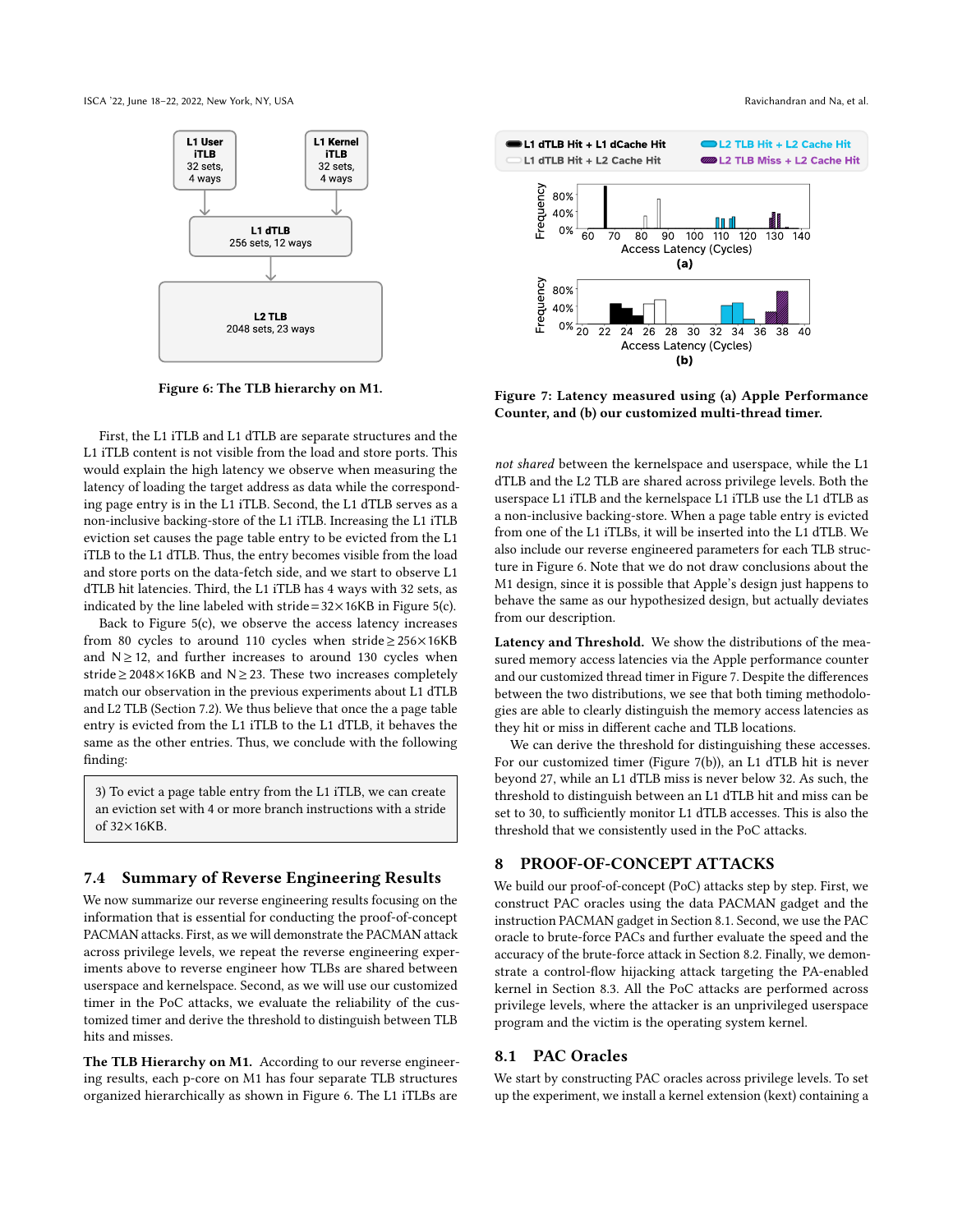<span id="page-10-1"></span>

Figure 8: PAC oracle results. Number of observed L1 dTLB misses when leaking via (a) data PACMAN gadget, and (b) instruction PACMAN gadget.

PACMAN gadget that can be triggered via a syscall from userspace. To evaluate the accuracy of the PAC oracle, we pass a pointer embedded with a chosen PAC to the kext and monitor the TLB modulations caused by the syscall. In each run, we randomly decide whether to use the correct PAC or a randomly generated incorrect PAC. We use our customized multi-thread timer to report the sidechannel attack results for 20,000 trials, where half of the trials used an incorrect PAC, and half used the correct PAC.

Leaking via Data Accesses. As the userspace and kernelspace share the L1 dTLB, we utilize Prime+Probe to monitor the L1 dTLB activities of the data PACMAN gadget. Specifically, we prepare an eviction set with 12 address with a stride of 256×16KB between each address. Besides, as we find that the Prime+Probe attack is sensitive to the TLB replacement policy, we additionally introduce a reset operation which can help significantly increase the attack accuracy. The attack process works as follows.

- (1) Train the branch predictor in the data PACMAN gadget in the kernel to be taken for 64 times.
- (2) Reset the TLB hierarchy by accessing 23 addresses that map to the same L2 TLB set. These addresses should not be part of the eviction set used for Prime+Probe.
- (3) Prime the L1 dTLB set by accessing the eviction set.
- (4) Trigger the PACMAN gadget by passing in the pointer with the PAC to test.
- (5) Probe the L1 dTLB set by re-accessing the eviction set and report the number of L1 dTLB misses.

We show the attack results in Figure [8\(](#page-10-1)a). When an incorrect PAC is used, in almost all cases (99.2%), we observe no L1 dTLB misses. When a correct PAC is used, we observe at least 5 misses for 99.6% of the time, which sufficiently indicates that our attack can reliably distinguish between correct and incorrect PACs.

Leaking via Instruction Fetches. There exists a key challenge to monitor the TLB modulations by the instruction PACMAN gadget. The challenge lies in the fact that as the the L1 iTLBs are not shared between the kernelspace and userspace (Section [7.4\)](#page-9-4), the attacker in the userspace is unable to observe the instruction fetches performed by the victim in the kernelspace. We address this challenge by creating self-conflicts in kernelspace to evict a target TLB entry from the private L1 iTLB to the shared L1 dTLB, whose states can be directly monitored from the userspace.

Our cross-privilege attack via the instruction PACMAN gadget follows similar steps as leaking via the data PACMAN gadget and only differs in the last step. Specifically, we replace the step (5) with the two steps below.

- (5) Evict the target TLB entry from the kernelspace L1 iTLB by fetching 4 instructions with a stride of 32×16KB between each of them. We make 4 system calls to perform these instruction fetches in the kernelspace.
- (6) Probe the L1 dTLB set by re-accessing the eviction set and report the number of L1 dTLB misses.

We show the attack results using the instruction PACMAN gadget in Figure [8\(](#page-10-1)b). Similar to the previous attack, when an incorrect PAC is used, we observe at most 1 accesses for 99.2% of the time, and when the correct PAC is used, we observe at least 5 misses for 99.8% of the time. Given that the two distributions are clearly distinguishable, we consider the PAC oracle highly reliable.

# <span id="page-10-0"></span>8.2 Brute-Force Attack

Attack Speed. We perform a preliminary speed test of using the PACMAN oracle to brute-force the correct PAC. When we train the conditional branch in the instruction PACMAN gadget for 64 times, it takes 2.69 milliseconds on average to test one PAC value. Considering that the M1 uses a 16-bit PAC, we estimate that it will take around 2.94 minutes on average to try all possible PAC values.

We find the brute-force attack speed is dominated by the syscall overhead during the training iterations. Therefore, the attack speed can be further increased if one can reduce the number of training iterations or reduce the kernelspace and userspace context switch overhead. We do note that this speed analysis result is preliminary, mainly because our tested syscall function is very short. The speed of the PACMAN attack in a real-world setup depends on how long the targeted syscall function takes.

Attack Accuracy. We evaluate the accuracy of the brute-force attack by testing every possible PAC value starting from 0x0 to 0xFFFF. For each guessed PAC, we collect 5 samples and determine whether the corresponding PAC is correct based on the median miss count. For each brute-force experiment, we have three potential outputs: 1) True Positive when the correct PAC is found; 2) False Positive when an incorrect PAC is found; 3) False Negative when no PAC is found. Note that, we cannot tolerate false positives, since using an incorrect PAC can crash the system. However, our attack can easily tolerate false negatives, because when no PAC is found, the attacker can simply repeat the brute-force process until the correct PAC is found.

We repeat the brute-force experiments 50 times, under a noisy environment where we browse websites and make video calls. We observe consistent results for attacks using the data PACMAN gadget and the instruction PACMAN gadget. Specifically, we found the correct PAC in 90% of the experiments (45 out 50), while in the remaining 10% of the experiments (5 out of 50), no PAC value was found. Importantly, we observe no false positives. Since false negatives are tolerable, our evaluation result indicates perfect reliability.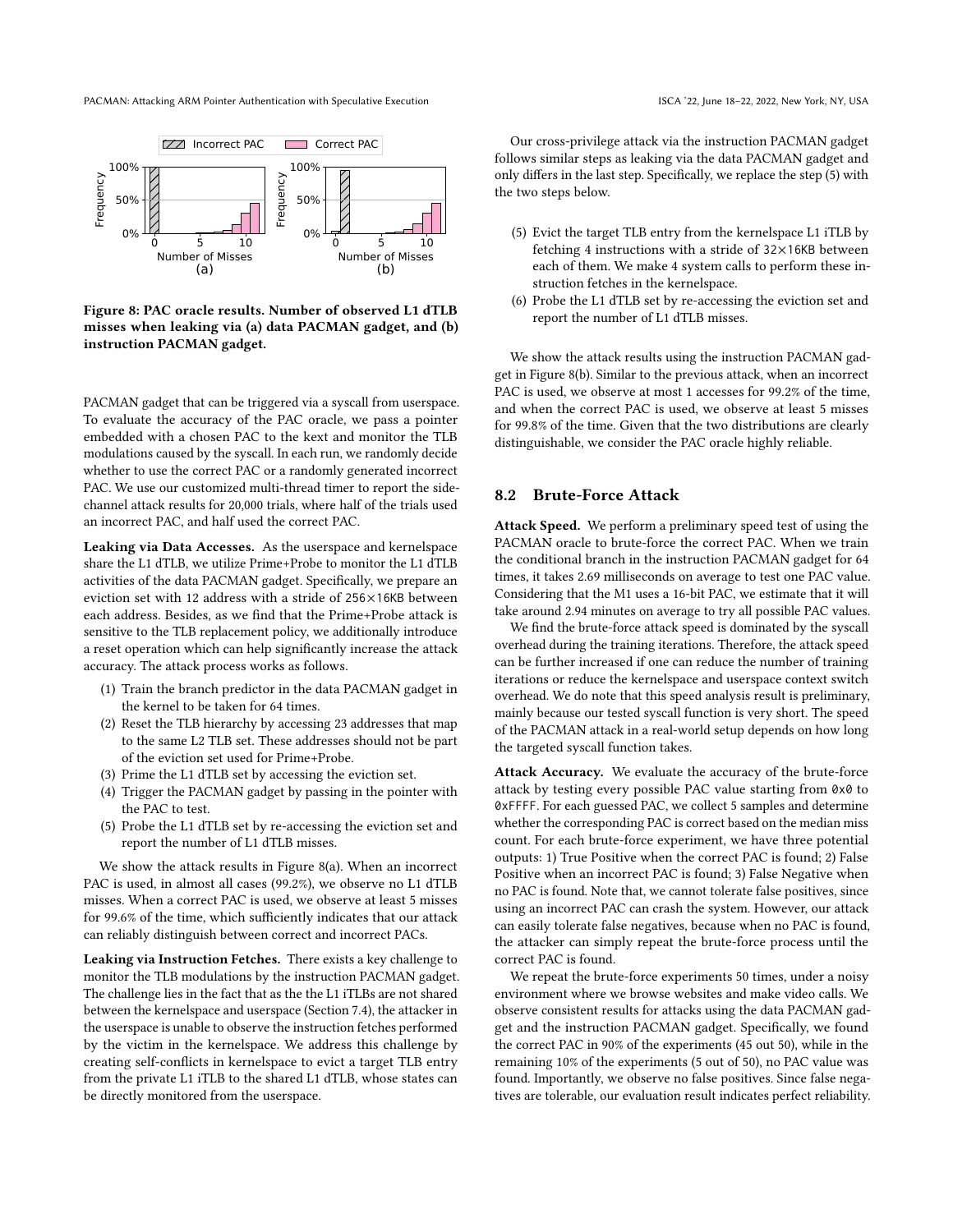<span id="page-11-1"></span>

Listing 2: C++ method dispatch process.

<span id="page-11-2"></span>

Figure 9: A jump2win attack.

# <span id="page-11-0"></span>8.3 Jump2Win Attack

We extend our PACMAN attack to assist a control-flow hijacking attack against the kernel via a single buffer overflow vulnerability. Specifically, we demonstrate a Jump2Win attack where we modify a function pointer protected using Pointer Authentication to the address of a win function which exists in the kernel.

We exploit the C++ method dispatch process [\[33\]](#page-12-4) shown in Listing [2.](#page-11-1) In C++, the first 8 bytes of an object contain the vtable pointer which points to a list of function pointers for the object's methods. In a PA-protected program, the method dispatch process first loads the vtable pointer and verifies it using the data key (line 2). Next, the vtable is indexed to obtain the desired function pointer, which is verified using the instruction key (line 3) before the actual function call (line 4). In both verification operations, the salt is the object address plus a compile-time constant value.

Our attack works by exploiting a buffer overflow vulnerability to overwrite the vtable pointer in a victim object. We show the memory content before and after the buffer overflow in Figure [9.](#page-11-2) There are two objects allocated contiguously in memory, where the first member variable in object1 is a buffer. The attacker overflows the buffer and overwrites the other member variables in object1 as well as the vtable pointer in object2 (the corrupted memory regions are highlighted). The attacker fills the buffer with a signed address pointing to the win function, and overwrites object2's vtable pointer with a signed address pointing to the buffer (shown in Figure [9\(](#page-11-2)b)). The PACs for the two signed addresses can be obtained using the PACMAN attack. Once the buffer overflow is done, when a function call in object2 is triggered, the victim will load the buffer address as the vtable pointer, and use the address of the win function as the function pointer.

To show this attack pattern is viable, we created a kext with this buffer overflow vulnerability present, and implemented an attack against it from userspace. We successfully demonstrated that we can perform the attack above and trick the kernel to execute a win function.

#### 9 COUNTERMEASURES

We discuss three potential directions in protecting against the PAC-MAN attack. The first direction is to explore PAC-agnostic execution. That is, modifying the microarchitecture or software to ensure that the verification results of PAC are never used under speculation. One approach is to pause speculative execution of using verified pointers for memory access instructions and branch instructions. This approach can be achieved by adding fence/isb instructions after any pointer authentication instructions. However, this approach can incur significant performance penalty as these instructions are very common programs protected using Pointer Authentication. Another approach is to always speculate a verified pointer assuming the verification to be successful. However, such an approach could introduce a Meltdown-style vulnerability by allowing speculatively de-referencing invalid pointers. Therefore, with such an approach, the system would have to incorporate some form of Meltdown mitigations [\[17\]](#page-12-31) to fully patch the problem.

The second direction is to explore adapting prior work in defending against Spectre to defend against PACMAN. Invisible speculation mechanisms, such as InvisiSpec [\[68\]](#page-13-28), SafeSpec [\[35\]](#page-12-32), and Delay-on-Miss [\[57\]](#page-13-29), should serve the purpose as they hide the side effects of any speculative load instructions. However, the recent speculative interference attacks [\[14\]](#page-12-33) have demonstrated that these defense mechanisms can still indirectly leak the timing of load instructions. They also need to extend their protection from caches to TLBs considering our PoC attacks. Another set of mitigation mechanisms leverage information flow tracking [\[60,](#page-13-30) [62\]](#page-13-31) to block leaking speculatively accessed secret, such as STT [\[70\]](#page-13-32), NDA [\[67\]](#page-13-33), and Dolma [\[45\]](#page-13-34). However, we find these work consider that the source of a taint starts from a load instruction. In our PACMAN attack, the taint starts from a pointer authentication instruction. A simple fix will be to re-purpose these mechanisms by marking the output of any pointer authentication instructions as tainted.

Lastly, as the PACMAN attack needs to work with a memory corruption bug to achieve exploitation, patching any memory corruption vulnerabilities would help.

#### 10 RELATED WORK

We discuss related work of our PACMAN attack in the order of how close they are to our work. First, to the best of our knowledge, there exists only one work that also targets the synergies between memory corruption attacks and speculative execution attacks. Speculative Probe [\[27\]](#page-12-34) demonstrates an attack that starts from a single memory corruption bug to probe every address in the kernel space and break kASLR [\[21\]](#page-12-16). We share the insights of using speculative execution for crash suppression. Similar to other speculative execution attacks, speculative probe focuses on leaking loaded content, while our attack leaks PAC verification results.

Second, there exist several attempts to break Pointer Authentication, documented in blog posts of Google Project Zero. For example, Brandon Azad [\[13\]](#page-12-35) found a bug in the PA implementation of the Apple A12 processor: When giving an invalid pointer to a pointer signing instruction (the set of instructions starting with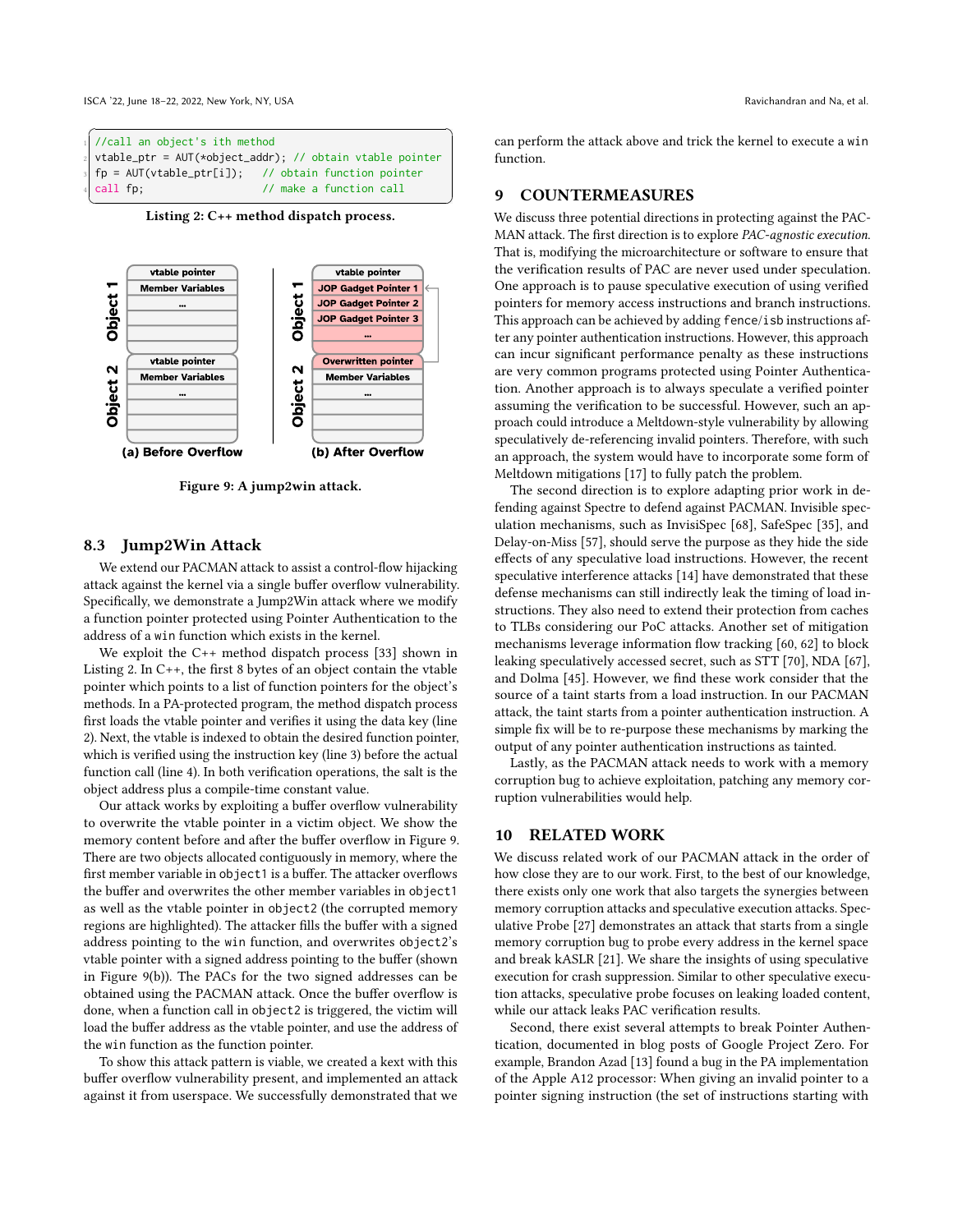pac), the instruction would generate a valid PAC, flip the top bit and return it. This bug has been patched in iOS and macOS system software [\[13\]](#page-12-35). However, it is not as trivial a task to defend against our PACMAN attack, as our attack exploits hardware speculative execution mechanisms which cannot be deactivated from system software.

Third, there have been a plethora of research proposals in the system and architecture community that extend the ARM PA feature increase its protection coverage or re-purpose it for detecting other vulnerabilities. For example, PAC It Up [\[41\]](#page-13-9) incorporates PA into the LLVM compiler to monitor data accesses for misuse with minimal performance overhead, PTAuth [\[23\]](#page-12-9) uses PA to detect temporal memory corruptions, Nasahl et. al [\[49\]](#page-13-10) proposes to use PA to enforce CFI (control-flow integrity), and AOS [\[36\]](#page-12-10) re-purposes PA to support memory safety protection of heap data. The security properties of those designs have been rigorously examined under the memory safety threat model. However, our work highlights the essential to revisit the security properties of these designs under a broader threat model, by taking speculative execution attacks into consideration.

# 11 CONCLUSION

We have presented PACMAN, a novel speculative execution attack against ARM Pointer Authentication. We have reverse engineered the TLB organizations on Apple M1 and have demonstrated multiple proof-of-concept attacks that work across privilege levels. We believe that this attack has important implications for designers looking to implement future processors featuring Pointer Authentication, and has broad implications for the security of future controlflow integrity primitives.

# ACKNOWLEDGMENTS

We thank the anonymous reviewers for their valuable feedback. This work was funded in part by the NSF under grant CNS-2046359, and by the Air Force Office of Scientific Research (AFOSR) under grant FA9550-20-1-0402.

#### REFERENCES

- <span id="page-12-15"></span>[1] 2001. Address Space Layout Randomization. [https://pax.grsecurity.net/docs/aslr.](https://pax.grsecurity.net/docs/aslr.txt) [txt.](https://pax.grsecurity.net/docs/aslr.txt)
- <span id="page-12-26"></span>[2] 2021. Linux on Apple Silicon. [https://asahilinux.org/about/.](https://asahilinux.org/about/)
- <span id="page-12-20"></span>[3] Alejandro Cabrera Aldaya, Billy Bob Brumley, Sohaib ul Hassan, Cesar Pereida García, and Nicola Tuveri. 2019. Port Contention for Fun and Profit. In 2019 IEEE Symposium on Security and Privacy (SP). IEEE.
- <span id="page-12-11"></span>[4] Aleph One. 1996. Smashing the Stack for Fun and Profit. Phrack 7, 49 (November 1996).<http://www.phrack.com/issues.html?issue=49&id=14>
- <span id="page-12-5"></span>[5] Apple Inc. 2020. Apple unleashes M1. [https://www.apple.com/newsroom/2020/](https://www.apple.com/newsroom/2020/11/apple-unleashes-m1/) [11/apple-unleashes-m1/](https://www.apple.com/newsroom/2020/11/apple-unleashes-m1/)
- <span id="page-12-23"></span>[6] Apple Inc. 2020. ARMv8.3 Pointer Authentication in xnu. [https://github.com/](https://github.com/apple/darwin-xnu/blob/xnu-7195.50.7.100.1/doc/pac.md) [apple/darwin-xnu/blob/xnu-7195.50.7.100.1/doc/pac.md](https://github.com/apple/darwin-xnu/blob/xnu-7195.50.7.100.1/doc/pac.md)
- <span id="page-12-6"></span>[7] Apple Inc. 2021. Introducing M1 Pro and M1 Max: the most powerful chips Apple has ever built. [https://www.apple.com/newsroom/2021/10/introducing-m1-pro](https://www.apple.com/newsroom/2021/10/introducing-m1-pro-and-m1-max-the-most-powerful-chips-apple-has-ever-built/)[and-m1-max-the-most-powerful-chips-apple-has-ever-built/](https://www.apple.com/newsroom/2021/10/introducing-m1-pro-and-m1-max-the-most-powerful-chips-apple-has-ever-built/)
- <span id="page-12-30"></span>[8] Apple Inc. 2021. The Darwin Kernel 7195.81.3. [https://github.com/apple-oss](https://github.com/apple-oss-distributions/xnu/tree/xnu-7195.81.3)[distributions/xnu/tree/xnu-7195.81.3](https://github.com/apple-oss-distributions/xnu/tree/xnu-7195.81.3)
- <span id="page-12-18"></span>[9] ARM Limited. 2021. ARM Architecture Reference Manual. [https://developer.arm.](https://developer.arm.com/documentation/ddi0487/ga) [com/documentation/ddi0487/ga.](https://developer.arm.com/documentation/ddi0487/ga)
- <span id="page-12-25"></span>[10] ARM Limited. 2021. ARM big little. [https://www.arm.com/why-arm/](https://www.arm.com/why-arm/technologies/big-little) [technologies/big-little](https://www.arm.com/why-arm/technologies/big-little)
- <span id="page-12-13"></span>[11] ARM Limited. 2021. Jump-oriented programming. [https://developer.arm.com/](https://developer.arm.com/documentation/102433/0100/Jump-oriented-programming) [documentation/102433/0100/Jump-oriented-programming.](https://developer.arm.com/documentation/102433/0100/Jump-oriented-programming) [12] ARM Limited. 2021. Secure and Scalable Performance for Next-Generation On-
- <span id="page-12-8"></span>The-Go Devices. [https://www.arm.com/products/silicon-ip-cpu/cortex-a/cortex-](https://www.arm.com/products/silicon-ip-cpu/cortex-a/cortex-a78c)

[a78c.](https://www.arm.com/products/silicon-ip-cpu/cortex-a/cortex-a78c)

- <span id="page-12-35"></span>[13] Brandon Azad. 2019. Examining Pointer Authentication on the iPhone XS. [https://googleprojectzero.blogspot.com/2019/02/examining-pointer](https://googleprojectzero.blogspot.com/2019/02/examining-pointer-authentication-on.html)[authentication-on.html](https://googleprojectzero.blogspot.com/2019/02/examining-pointer-authentication-on.html)
- <span id="page-12-33"></span>[14] Mohammad Behnia, Prateek Sahu, Riccardo Paccagnella, Jiyong Yu, Zirui Neil Zhao, Xiang Zou, Thomas Unterluggauer, Josep Torrellas, Carlos Rozas, Adam Morrison, et al. 2021. Speculative Interference Attacks: Breaking Invisible Speculation Schemes. In Proceedings of the 26th ACM International Conference on Architectural Support for Programming Languages and Operating Systems.
- <span id="page-12-21"></span>[15] Atri Bhattacharyya, Alexandra Sandulescu, Matthias Neugschwandtner, Alessandro Sorniotti, Babak Falsafi, Mathias Payer, and Anil Kurmus. 2019. SMoTher-Spectre: Exploiting Speculative Execution through Port Contention. In CCS.
- <span id="page-12-0"></span>[16] Tyler Bletsch, Xuxian Jiang, Vince W Freeh, and Zhenkai Liang. 2011. Jumporiented programming: a new class of code-reuse attack. In Proceedings of the 6th ACM Symposium on Information, Computer and Communications Security.
- <span id="page-12-31"></span>[17] Claudio Canella, Michael Schwarz, Martin Haubenwallner, Martin Schwarzl, and Daniel Gruss. 2020. KASLR: Break it, fix it, repeat. In Proceedings of the 15th ACM Asia Conference on Computer and Communications Security.
- <span id="page-12-1"></span>[18] Claudio Canella, Jo Van Bulck, Michael Schwarz, Moritz Lipp, Benjamin Von Berg, Philipp Ortner, Frank Piessens, Dmitry Evtyushkin, and Daniel Gruss. 2019. A systematic evaluation of transient execution attacks and defenses. In 28th USENIX Security Symposium (USENIX Security 19).
- <span id="page-12-14"></span>[19] Crispin Cowan, Calton Pu, Dave Maier, Heather Hintony, Jonathan Walpole, Peat Bakke, Steve Beattie, Aaron Grier, Perry Wagle, and Qian Zhang. 1998. StackGuard: Automatic adaptive detection and prevention of buffer-overflow attacks. 98 (01 1998).
- <span id="page-12-29"></span>[20] Sankha Baran Dutta, Hoda Naghibijouybari, Nael Abu-Ghazaleh, Andres Marquez, and Kevin Barker. 2021. Leaky buddies: Cross-component covert channels on integrated cpu-gpu systems. In 2021 ACM/IEEE 48th Annual International Symposium on Computer Architecture (ISCA). IEEE.
- <span id="page-12-16"></span>[21] Jake Edge. 2013. Kernel address space layout randomization. [https://lwn.net/](https://lwn.net/Articles/569635/) [Articles/569635/.](https://lwn.net/Articles/569635/)
- <span id="page-12-3"></span>[22] Úlfar Erlingsson, Yves Younan, and Frank Piessens. 2010. Low-level software security by example. In Handbook of Information and Communication Security. Springer.
- <span id="page-12-9"></span>[23] Reza Mirzazade Farkhani, Mansour Ahmadi, and Long Lu. 2021. PTAuth: Temporal Memory Safety via Robust Points-to Authentication. In 30th USENIX Security Symposium (USENIX Security 21).
- <span id="page-12-27"></span>[24] Andrei Frumusanu. 2020. The 2020 Mac Mini Unleashed: Putting Apple Silicon M1 To The Test. [https://www.anandtech.com/show/16252/mac-mini-apple-m1](https://www.anandtech.com/show/16252/mac-mini-apple-m1-tested) [tested.](https://www.anandtech.com/show/16252/mac-mini-apple-m1-tested)
- <span id="page-12-2"></span>[25] Qian Ge, Yuval Yarom, David Cock, and Gernot Heiser. 2018. A Survey of Microarchitectural Timing Attacks and Countermeasures on Contemporary Hardware. JCEN 8, 1 (2018).
- <span id="page-12-7"></span>[26] Enes Göktaş, Robert Gawlik, Benjamin Kollenda, Elias Athanasopoulos, Georgios Portokalidis, Cristiano Giuffrida, and Herbert Bos. 2016. Undermining Information Hiding (and What to Do about It). In 25th USENIX Security Symposium (USENIX Security 16). USENIX Association, Austin, TX. [https://www.usenix.org/](https://www.usenix.org/conference/usenixsecurity16/technical-sessions/presentation/goktas) [conference/usenixsecurity16/technical-sessions/presentation/goktas](https://www.usenix.org/conference/usenixsecurity16/technical-sessions/presentation/goktas)
- <span id="page-12-34"></span>[27] Enes Göktas, Kaveh Razavi, Georgios Portokalidis, Herbert Bos, and Cristiano Giuffrida. 2020. Speculative Probing: Hacking Blind in the Spectre Era. In Proceedings of the 2020 ACM SIGSAC Conference on Computer and Communications Security.
- <span id="page-12-19"></span>[28] Ben Gras, Kaveh Razavi, Herbert Bos, and Cristiano Giuffrida. 2018. Translation Leak-aside Buffer: Defeating Cache Side-channel Protections with TLB Attacks. In USENIX Security.
- <span id="page-12-17"></span>[29] Daniel Gruss, Moritz Lipp, Michael Schwarz, Richard Fellner, Clémentine Maurice, and Stefan Mangard. 2017. KASLR is Dead: Long Live KASLR. In Engineering Secure Software and Systems, Eric Bodden, Mathias Payer, and Elias Athanasopoulos (Eds.). Springer International Publishing, Cham.
- <span id="page-12-24"></span>[30] Daniel Gruss, Raphael Spreitzer, and Stefan Mangard. 2015. Cache Template Attacks: Automating Attacks on Inclusive Last-Level Caches. In USENIX Security.
- <span id="page-12-12"></span>[31] Enes Göktas, Elias Athanasopoulos, Herbert Bos, and Georgios Portokalidis. 2014. Out of Control: Overcoming Control-Flow Integrity. In 2014 IEEE Symposium on Security and Privacy.<https://doi.org/10.1109/SP.2014.43>
- <span id="page-12-22"></span>[32] Jann Horn. 2018. Speculative execution, variant 4: speculative store bypass. [https://bugs.chromium.org/p/project-zero/issues/detail?id=1528.](https://bugs.chromium.org/p/project-zero/issues/ detail?id=1528)
- <span id="page-12-4"></span>[33] Apple Inc. May 2021. Apple Platform Security Guide. [https://manuals.info.apple.](https://manuals.info.apple.com/MANUALS/1000/MA1902/en_US/apple-platform-security-guide.pdf) [com/MANUALS/1000/MA1902/en\\_US/apple-platform-security-guide.pdf.](https://manuals.info.apple.com/MANUALS/1000/MA1902/en_US/apple-platform-security-guide.pdf)
- <span id="page-12-28"></span>[34] Dougall Johnson. 2021. Apple M1 Microarchitecture Research. [https://dougallj.](https://dougallj.github.io/applecpu/firestorm.html) [github.io/applecpu/firestorm.html.](https://dougallj.github.io/applecpu/firestorm.html) Accessed on 24.11.2021.
- <span id="page-12-32"></span>[35] Khaled N. Khasawneh, Esmaeil Mohammadian Koruyeh, Chengyu Song, Dmitry Evtyushkin, Dmitry Ponomarev, and Nael Abu-Ghazaleh. 2019. SafeSpec: Banishing the Spectre of a Meltdown with Leakage-Free Speculation. In 2019 56th ACM/IEEE Design Automation Conference (DAC).
- <span id="page-12-10"></span>[36] Yonghae Kim, Jaekyu Lee, and Hyesoon Kim. 2020. Hardware-based always-on heap memory safety. In 2020 53rd Annual IEEE/ACM International Symposium on Microarchitecture (MICRO). IEEE.